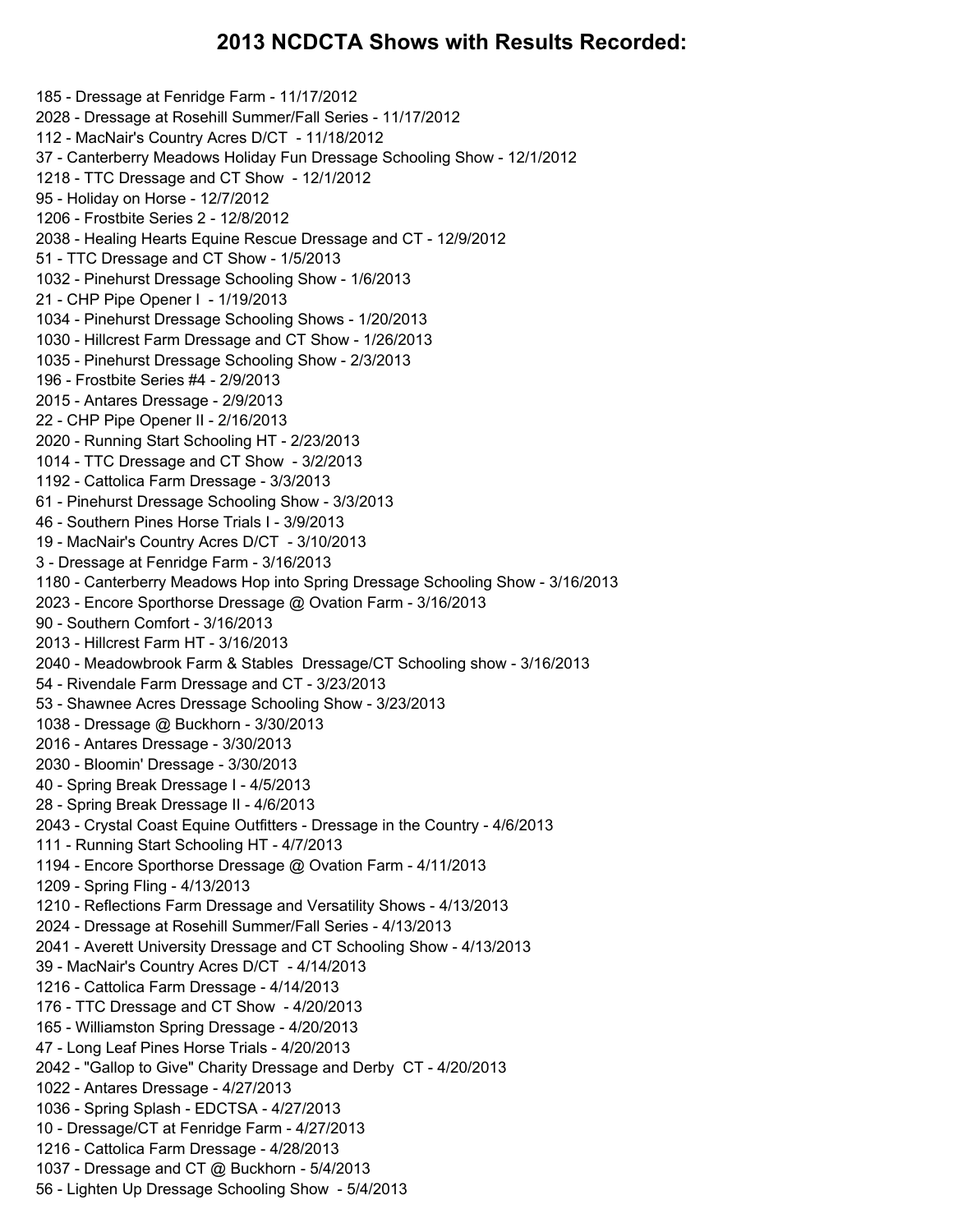- Reflections Farm Dressage and Versatility Shows - 5/5/2013 - Dressage in the Sandhills - 5/10/2013 - Cabin Branch Event Series May Starter Horse Trials D & CT - 5/12/2013 - TTC Dressage Show - 5/18/2013 - Dressage and CT at The Preserve - 5/18/2013 - Lexington Spring Dressage - 5/18/2013 - Foxtrack Horse Trials - 5/19/2013 - MayDay - 5/24/2013 - Antares Dressage - 5/25/2013 - Fenridge Farm Horse Trial/CT/Dressage - 5/26/2013 - NCDCTA Captial Dressage Classic - 5/31/2013 - Lighten Up Dressage Schooling Show - 6/1/2013 - MacNair's Country Acres D/CT - 6/9/2013 - Cabin Branch Event Series Lumber River Starter Horse Trials D & CT - 6/9/2013 - TTC Dressage and CT Show - 6/15/2013 - Summertime Blues - 6/15/2013 - Virginia Summer Dressage - 6/15/2013 - EDCTSA Benefit Show - 6/15/2013 - Dressage at Camden - 6/15/2013 - Dressage at Rosehill Summer/Fall Series - 6/15/2013 - NCDCTA Summer Highland Fling - 6/22/2013 - Fenridge Farm Dressage - 6/29/2013 - Antares Dressage - 6/29/2013 - Foxtrack Horse Trials - 6/30/2013 - Summer Sizzler 1 at the Ark - 7/6/2013 - MacNair's Country Acres D/CT - 7/7/2013 - Dressage at Lexington - 7/12/2013 - Rise N Shine - 7/13/2013 - Cabin Branch Event Series July Starter Horse Trials D & CT - 7/14/2013 - Rivendale Farm Dressage and CT - 7/20/2013 - Whinstone Farm Dressage - 7/21/2013 - Foxtrack Horse Trials - 7/21/2013 - Raleigh Summer Dressage I - 7/27/2013 - Raleigh Summer Dressage II - 7/28/2013 - Hillcrest Farm Dressage and CT - 8/10/2013 - Dressage at Fenridge Farm - 8/10/2013 - Early Morning Blues - 8/10/2013 - MacNair's Country Acres D/CT - 8/11/2013 - TTC Dressage and CT Show - 8/17/2013 - Dressage at Rosehill Summer/Fall Series - 8/17/2013 - Foxtrack Horse Trials - 8/18/2013 - Antares - 8/24/2013 - Labor's Reward - 8/24/2013 - NCDCTA Labor of Love Dressage - 8/30/2013 - Summer Sizzler 2 at the Ark - 8/31/2013 - Dressage and CT at Fenridge Farm - 9/7/2013 - CoolDown Dressage - 9/7/2013 - Whinstone Farm Dressage - 9/8/2013 - Borderline Dressage - 9/14/2013 - Hillcrest Farm Horse Trial Timex Series - 9/14/2013 - Reflections Farm Dressage and Versatility Shows - 9/14/2013 - Cattolica Farm Dressage - 9/15/2013 - Pinehurst Fall Dressage Show - 9/21/2013 - Dressage at the Preserve - 9/21/2013 - Running Start Schooling HT - 9/22/2013 - Portofino Equestrian Center Dressage, CT - 9/22/2013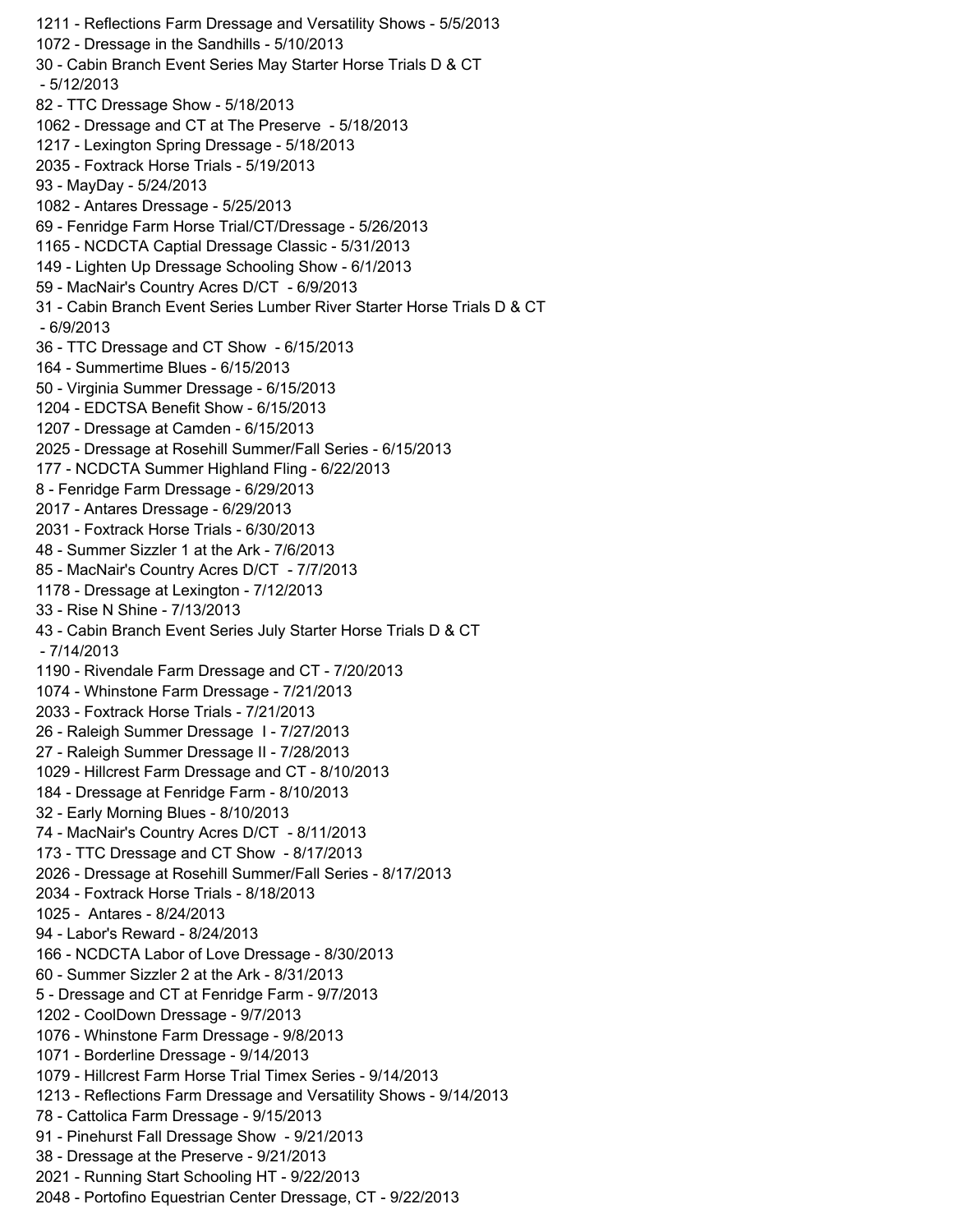- Dressage and CT @ Buckhorn - 9/28/2013 - Pumpkin Patch - 9/28/2013 - Summer Sizzler Finale at the Ark - 9/28/2013 - Antares Dressage - 9/29/2013 - MacNair's Country Acres D/CT - 9/29/2013 - NCDCTA Harvest Moon Dressage - 10/5/2013 - NCDCTA Dressage Championship and NCDCTA Championships #105 - 10/5/2013 - Gone to Ground Farm Dressage Schooling Show - 10/5/2013 - Cabin Branch Event Series October Starter Horse Trials D & CT  $-10/6/2013$  - GAIG/USDF Region 3 Dressage Championships - 10-11-2013 - Lighten Up Dressage Schooling Show - 10/12/2013 - Reflections Farm Dressage and Versatility Shows - 10/12/2013 - NCDCTA Eventing Championships at CBES - 10/13/2013 - NCDCTA Eventing Championships at CBES Dresage rides - 10/13/2013 - USDF GAIGS Regional Finals & VADA Fall Compition - 10/17/2013 - Dressage at Rosehill Summer/Fall Series - 10/19/2013 - Fenridge Farm Horse Trial/CT/Dressage - 10/20/2013 - Cattolica Farm Dressage - 10/20/2013 - TTC Horse Trials - 10/26/2013 - Dressage and CT @ Buckhorn - 10/26/2013 - Rivendale Farm Dressage and CT - 10/26/2013 - EDCTSA Dressage and CT Annual Pink Ribbon Ride - 10/26/2013 - Portofino Equestrian Center Dressage, CT, HT - 10/27/2013 - Col. Bent Ljundquist Memorial Championships/NCDCTA Autumn Leaves Dressage - 10/31/2013 - Cattolica Farm Dressage - 11/10/2013 - Cabin Branch Event Series Novemeber Starter Horse Trials D &CT - 11/10/2013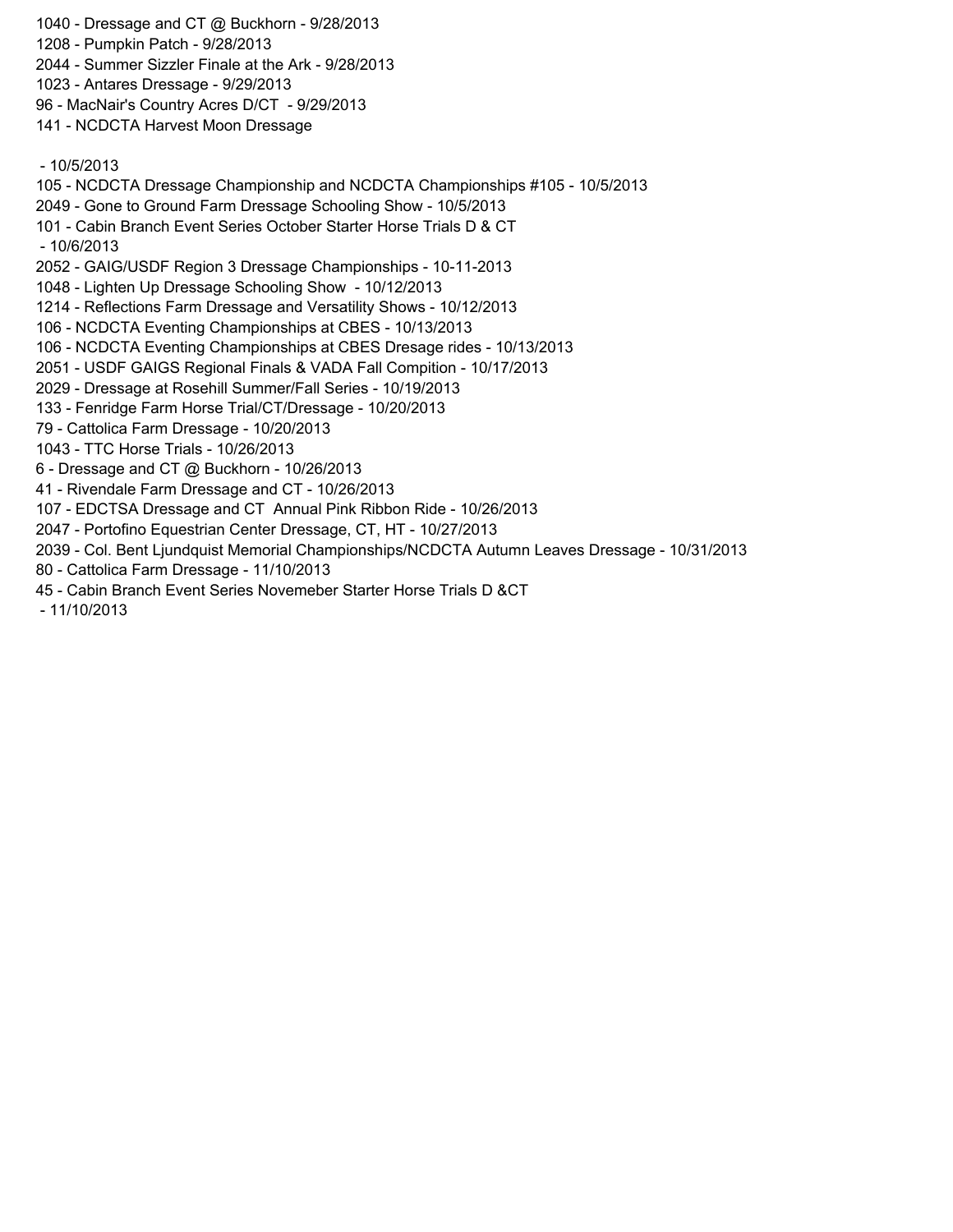| <b>Horse Name</b>                     | Owner                          | <b>Rider</b>               | <b>Total Points</b> |
|---------------------------------------|--------------------------------|----------------------------|---------------------|
| <b>JR/YR/AA Maiden Eventing</b>       |                                |                            |                     |
| Mr. Milton                            | <b>Dylan Philipps Philipps</b> | <b>Dylan Philipps</b>      | 31                  |
| Cu Invited To Dixie                   | Laura Clark                    | Laura Clark                | 18                  |
| <b>Howies Shootin Star</b>            | Deborah Craycraft              | Deborah Craycraft          | 17                  |
| I'm All In                            | <b>Bridget Logue</b>           | <b>Bridget Logue</b>       | 9                   |
| Lady Patches                          | <b>Lindsey Woolard</b>         | Ashley Woolard             | 8                   |
| George Thoughly Good                  | Rebecca Mahaffey               | Rebecca Mahaffey           | $\overline{7}$      |
| Tuscarora                             | <b>Shannon Allen</b>           | Shannon Allen              | 6                   |
| Jessie James                          | Wendy                          | <b>Wendy Cracovia</b>      | 4                   |
| Freia                                 | Maureane R. Hoffman            | Maureane R. Hoffman        | 4                   |
| <b>Wayne's Blue Sapphire</b>          | <b>Emily Grace Swinson</b>     | <b>Emily Grace Swinson</b> | 4                   |
| Loushe Dancer                         | Kellie Cochran                 | Kellie Cochran             | 4                   |
| F.m. Montgomery                       | Robert E. Price                | Robert E. Price            | 3                   |
| <b>Classic Fun</b>                    | <b>Kennedy Norris</b>          | <b>Kennedy Norris</b>      | 3                   |
| Wyatt                                 | cary grady                     | Cary Grady                 | 3                   |
| C Me Go                               | Joan Howard                    | Joan Howard                | $\overline{2}$      |
| My Party Dress                        | <b>Emily Grace Swinson</b>     | <b>Emily Grace Swinson</b> | $\overline{2}$      |
| Seafaring Lady                        | <b>Ellie Burton</b>            | <b>Ellie Burton</b>        | $\overline{2}$      |
| <b>Chesterfield High Flyer</b>        | <b>Katherine Thornton</b>      | <b>Bob Thornton</b>        | 1                   |
| This Ohk Is Groovy                    | <b>Greylin Trotter</b>         | <b>Greylin Trotter</b>     | 1                   |
| <b>Jr/YR Beginner Novice Eventing</b> |                                |                            |                     |
| GayfieldsTalladega Knight             | <b>Ellie Burton</b>            | <b>Ellie Burton</b>        | 44                  |
| Tuscarora                             | Shannon Allen                  | <b>Shannon Allen</b>       | 27                  |
| <b>Indian Summer Kaylee</b>           | <b>Colette Leber</b>           | <b>Colette Leber</b>       | 24                  |
| Artemis                               | Campbell Jourdian              | Campbell Jourdian          | 10                  |
| <b>Foggy Morning</b>                  | Arlyn Locklear                 | Arlyn Locklear             | 9                   |
| Easy Effort Ace                       | kicki nordlander               | Anna Fatakhova             | 8                   |
| <b>Flojos Ultimator</b>               | <b>Heather Mercer</b>          | <b>Heather Mercer</b>      | 7                   |
| This Ohk Is Groovy                    | <b>Greylin Trotter</b>         | <b>Greylin Trotter</b>     | 6                   |

George Thoughly Good **Rebecca Mahaffey** Rebecca Mahaffey All America Mahaffey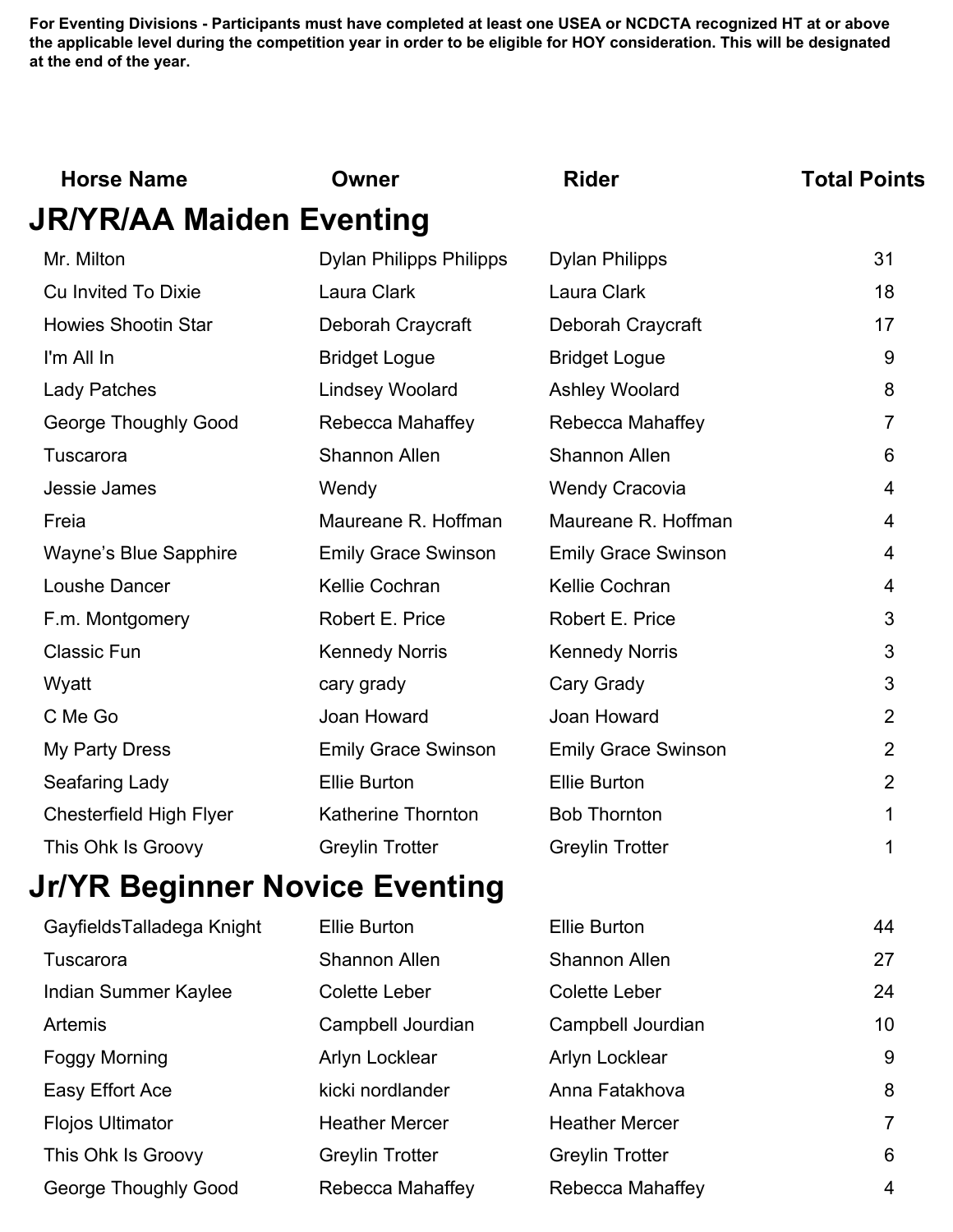# $I$  *Jr/YR Beginner Novice Eventing Cont'd.*

| <b>Horse Name</b>               | <b>Owner</b>              | <b>Rider</b>           | <b>Total Points</b> |
|---------------------------------|---------------------------|------------------------|---------------------|
| <b>Classic Fun</b>              | <b>Kennedy Norris</b>     | <b>Kennedy Norris</b>  | 4                   |
| Cracker Jack                    | <b>Lindsey Woolard</b>    | <b>Lindsey Woolard</b> | $\overline{2}$      |
| Let's Lindy                     | Katherine Christopher     | Katherine Christopher  | $\overline{2}$      |
| <b>Mason Two Socks</b>          | Dagney Crowley            | Dagney Crowley         | $\overline{2}$      |
| Glennbaer                       | Andrea Glenn              | Sam Smithson           | 1                   |
| <b>Beginner Novice Eventing</b> |                           |                        |                     |
| Quiet Irishman                  | Dana Sanders              | Dana Sanders           | 45                  |
| <b>Highly Discreet</b>          | Amy Howes                 | Amy Howes              | 25                  |
| This Little Light               | Carolynne Barrs           | <b>Carolynne Barrs</b> | 16                  |
| Legend Vii                      | Anne Huberth              | Anne Huberth           | 16                  |
| <b>Cf Baltic Royal Tee</b>      | Heather B King            | Heather B King         | 13                  |
| Wingman                         | <b>Rena Rhodes</b>        | <b>Rena Rhodes</b>     | 13                  |
| <b>Cma Call The Question</b>    | Michelle Frazier          | Michelle Frazier       | 12                  |
| Yes Virginia                    | Sarah Blanchard           | Keena Mullen           | 12                  |
| Hurricane Allie                 | <b>Kimberly Rushton</b>   | Kimberly Rushton       | 11                  |
| <b>Perfect Pour</b>             | Deborah Day               | Megan Correia-bittner  | 9                   |
| <b>Chesterfield Pilot</b>       | <b>Katherine Thornton</b> | <b>Bob Thornton</b>    | 8                   |
| Maple                           | Mary MacDonald            | <b>Lucino Morales</b>  | 6                   |
| Queen Of Hearts                 | <b>Gina Cantrell</b>      | <b>Gina Cantrell</b>   | 6                   |
| Sandokan                        | Debi Sutton               | Donna Fowble           | 6                   |
| In Decent Exposure              | <b>Cassidy Sitton</b>     | <b>Cassidy Sitton</b>  | 4                   |
| <b>Bailey</b>                   | Pepper Landson            | Pepper Landson         | 4                   |
| Mozzie's Mission                | Laura Patterson           | Laura Patterson        | 4                   |
| Snappin Will                    | <b>Taylor Hollern</b>     | <b>Taylor Hollern</b>  | 3                   |
| No Rest For The Wicked          | <b>Colleen Herbst</b>     | <b>Colleen Herbst</b>  | $\overline{2}$      |
| Wish You Were Here              | <b>Jennifer Shattuck</b>  | Jennifer Shattuck      | 1                   |

# **Jr/YR Novice Eventing**

| Special FX           | <b>Emily Mullins</b> | <b>Emily Mullins</b> | 23 |  |
|----------------------|----------------------|----------------------|----|--|
| <b>Artemis</b>       | Campbell Jourdian    | Campbell Jourdian    | 19 |  |
| George Thoughly Good | Rebecca Mahaffey     | Rebecca Mahaffey     | 16 |  |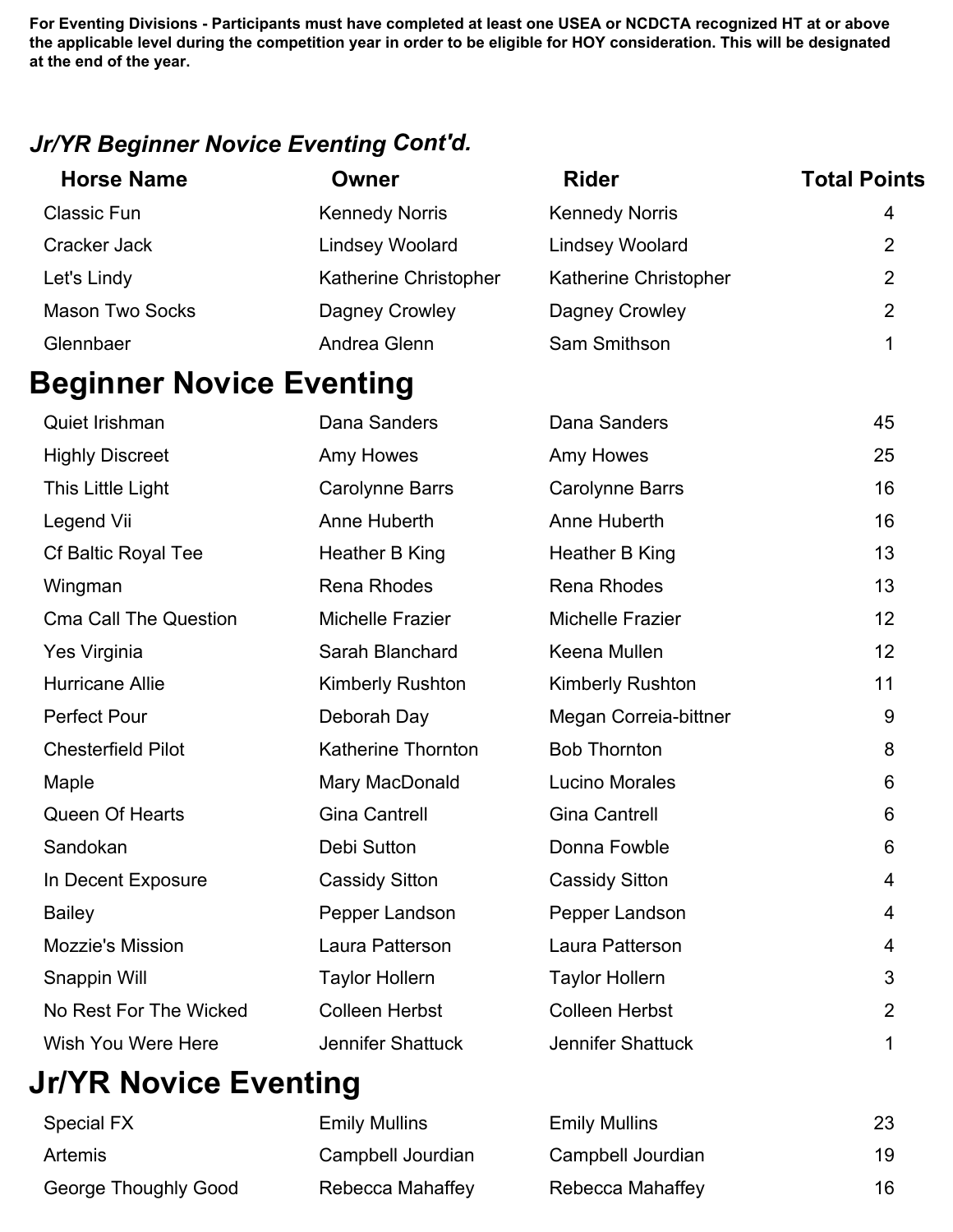# *Mr/YR* **Novice Eventing Cont'd.**

| <b>Horse Name</b>            | Owner                    | <b>Rider</b>             | <b>Total Points</b> |
|------------------------------|--------------------------|--------------------------|---------------------|
| Let's Lindy                  | Katherine Christopher    | Katherine Christopher    | 9                   |
| <b>Ringfort Swan Song</b>    | Mikaela Kantorowski      | Mikaela Kantorowski      | 7                   |
| Easy Effort Ace              | kicki nordlander         | Anna Fatakhova           | 6                   |
| <b>Drayco</b>                | Melanie Masciarelli      | Melanie Masciarelli      | 6                   |
| This Bid's For You           | <b>Elleanor Dembosky</b> | <b>Elleanor Dembosky</b> | 4                   |
| Phantom Of The Opera         | Karrigan Norris          | Karrigan Norris          | 3                   |
| River                        | Rebecca Neuffer          | Rebecca Neuffer          | $\overline{2}$      |
| The Super Clu                | Rebecca Leylek           | Rebecca Leylek           | $\overline{2}$      |
| Indian Summer Kaylee         | <b>Colette Leber</b>     | <b>Colette Leber</b>     | 1                   |
| GayfieldsTalladega Knight    |                          | <b>Ellie Burton</b>      |                     |
| <b>Novice Eventing</b>       |                          |                          |                     |
| Nz Highlander                | Joan Hilsman             | Joan Hilsman             | 59                  |
| <b>Irish Punch</b>           | Amy Miller               | amy miller               | 32                  |
| In Decent Exposure           | <b>Cassidy Sitton</b>    | cassidy sitton           | 30                  |
| <b>Pick Your Poison</b>      | <b>Bridget Logue</b>     | <b>Bridget Logue</b>     | 16                  |
| <b>River Breeze</b>          | Maria Di giovanni        | Zoe Di giovanni          | 12                  |
| <b>Cma Call The Question</b> | Michelle Frazier         | Michelle Frazier         | 10                  |
| Rahav                        | Diana Abernethy          | Diana Abernethy          | 8                   |
| Pray For You                 | Hillary Irwin            | Hillary Irwin            | $\overline{7}$      |
| <b>Vega's Showgirl</b>       | <b>Stephanie Gibson</b>  | <b>Stephanie Gibson</b>  | 6                   |
| M.E. Handsome Harry          | Ines Ritter              | <b>Ines Ritter</b>       | 5                   |
| <b>Highly Discreet</b>       | Amy Howes                | Amy Howes                | 4                   |
| Last Laugh                   | <b>Tracey Ruff</b>       | <b>Tracey Ruff</b>       | $\overline{2}$      |
| <b>Belleek</b>               | Patricia Murphey         | Patricia Murphey         | $\overline{2}$      |
| Wish You Were Here           | <b>Jennifer Shattuck</b> | <b>Jennifer Shattuck</b> | 1                   |
| <b>Mozzie's Mission</b>      | Laura Patterson          | Laura Patterson          |                     |
| Maple                        | Mary MacDonald           | <b>Lucino Morales</b>    |                     |
| <b>Bailey</b>                | Pepper Landson           | Pepper Landson           | 1                   |
| <b>Subway Prophet</b>        |                          | cassidy sitton           |                     |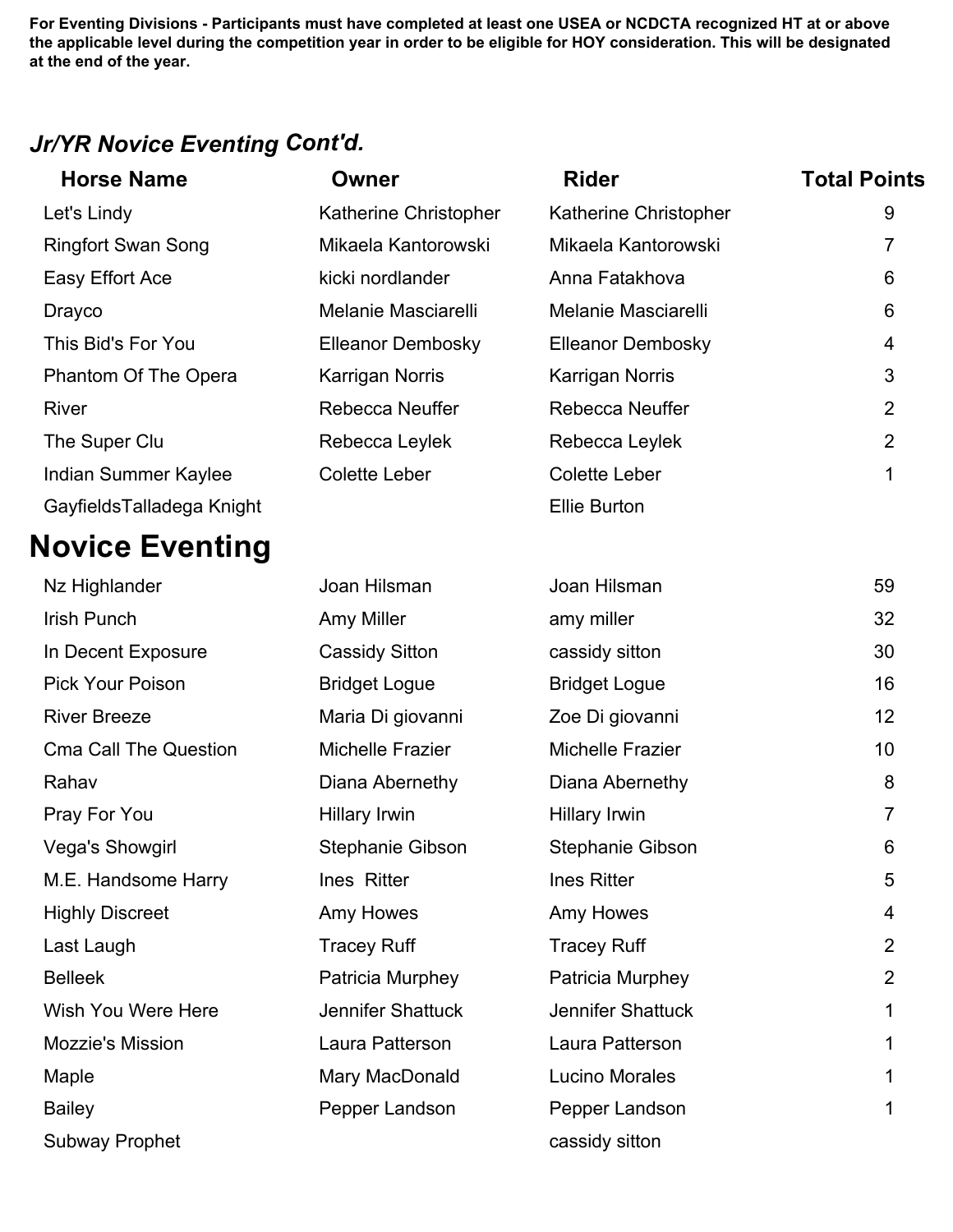| <b>Horse Name</b>        | <b>Owner</b>             | <b>Rider</b>             | <b>Total Points</b> |
|--------------------------|--------------------------|--------------------------|---------------------|
| <b>Training Eventing</b> |                          |                          |                     |
| Seattle Jones            | Jennifer Holder          | Jennifer Holder          | 36                  |
| <b>Chocolate Martini</b> | Maya Montani             | Maya Montani             | 16                  |
| Derrymor                 | <b>Brittany Bridges</b>  | <b>Brittany Bridges</b>  | 14                  |
| Danehill Sunset          | Hillary Irwin            | Hillary Irwin            | 8                   |
| Five-O                   | <b>Kristine Hamilton</b> | <b>Kristine Hamilton</b> | 8                   |
| Pray For You             | Hillary Irwin            | Hillary Irwin            | 8                   |
| Ignition                 | Anna Fatakhova           | Anna Fatakhova           | $\overline{7}$      |
| Hawkeye li               | Barbara Gibson           | Barbara Gibson           | 6                   |
| Easy Effort Ace          | kicki nordlander         | Anna Fatakhova           | 6                   |
| Adelante                 | Jennifer shattuck        | <b>Jennifer Shattuck</b> | 4                   |
| Drop The Buck            | <b>Cindy DePorter</b>    | <b>Cindy Deporter</b>    | 4                   |
| Mischief Managed         | <b>Kara Clissold</b>     | Kara Clissold            | 3                   |
| Vega's Showgirl          | <b>Stephanie Gibson</b>  | <b>Stephanie Gibson</b>  | $\overline{2}$      |
| Henley Regatta           | Joan Hilsman             | <b>Alex Martone</b>      | 1                   |
| Maple                    | Mary MacDonald           | <b>Lucino Morales</b>    | 1                   |
| <b>Srf Reverie</b>       | Annie Eldridge           | <b>Ariel Grald</b>       | 1                   |
|                          |                          |                          |                     |

## **Preliminary and Above Eventing**

| <b>Subway Prophet</b> | <b>Cassidy Sitton</b>   | cassidy sitton          | 18 |
|-----------------------|-------------------------|-------------------------|----|
| Danehill Sunset       | Hillary Irwin           | <b>Hillary Irwin</b>    | 12 |
| Derrymor              | <b>Brittany Bridges</b> | <b>Brittany Bridges</b> | 12 |
| Bit of Irish          | Hillary Irwin           | Hillary Irwin           |    |
| <b>Fred Astaire</b>   | <b>Bradi Granger</b>    | Eliza Granger           | 5  |
|                       |                         |                         |    |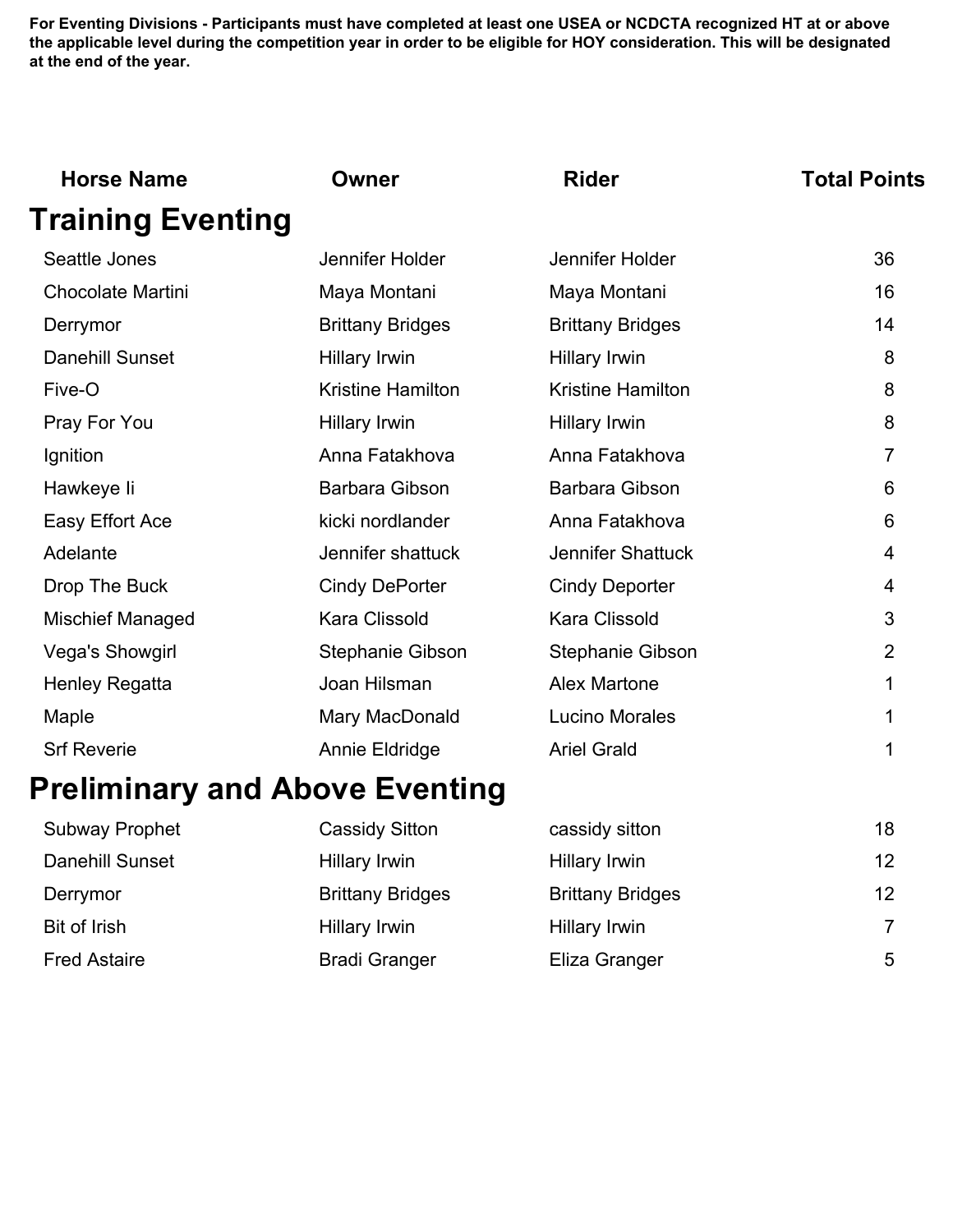| <b>Horse Name</b>                    | Owner                          | <b>Rider</b>               | <b>Total Points</b> |
|--------------------------------------|--------------------------------|----------------------------|---------------------|
| <b>JR/YR/AA Intro Level Dressage</b> |                                |                            |                     |
| Cap'n Jack                           | <b>Carol Jackson</b>           | <b>Carol Jackson</b>       | 264.6413            |
| <b>Something Elegant</b>             | <b>Ashley Strickland</b>       | <b>Ashley Strickland</b>   | 130.9349            |
| Dr Zeus                              | <b>Karen Brame</b>             | <b>Georgia Brame</b>       | 54.1413             |
| Annika                               | <b>Lorraine Musselman</b>      | <b>Lorraine Musselman</b>  | 53.5378             |
| <b>Claret</b>                        | <b>Rhonda Dipple</b>           | <b>Rhonda Dipple</b>       | 42.8501             |
| <b>Sparky</b>                        | <b>Dylan Philipps Philipps</b> | <b>Dylan Philipps</b>      | 26.9720             |
| <b>My Party Dress</b>                | <b>Emily Grace Swinson</b>     | <b>Emily Grace Swinson</b> | 25.1438             |
| Independence                         | <b>Laura Anderson</b>          | <b>Laura Anderson</b>      | 16.2344             |
| Henri's Cowboy                       | Olivia Mayer                   | Olivia Mayer               | 13.2596             |
| Sundae Poco Rose                     | <b>Kris Daniel</b>             | <b>Kendall Panciera</b>    | 13.0000             |
| <b>Unanswered Question</b>           | Megan Starr                    | Megan Starr                | 12.9302             |
| <b>Wayne's Blue Sapphire</b>         | <b>Emily Grace Swinson</b>     | <b>Emily Grace Swinson</b> | 12.8000             |
| Wietske V.d. Bokkefarm               | <b>Karen Guerra</b>            | <b>Karen Guerra</b>        | 12.4250             |
| <b>River</b>                         | Rebecca Neuffer                | Rebecca Neuffer            | 12.2750             |
| <b>Indian Summer Kaylee</b>          | Colette Leber                  | Colette Leber              | 10.2138             |
| <b>Wildwynn Cameo</b>                | <b>Tara Boains</b>             | <b>Tara Boains</b>         | 10.0001             |
| Mai                                  | Jody Morse                     | Jody Morse                 | 9.7090              |
| Mr. Milton                           | <b>Dylan Philipps Philipps</b> | <b>Dylan Philipps</b>      | 9.4875              |
| <b>Birkenstock</b>                   | Mikaela Kantorowski            | Maia Kantorowski           | 6.9220              |
| Reitze                               | Janice Smith                   | Janice Smith               | 6.3750              |
| <b>Flojos Ultimator</b>              | <b>Heather Mercer</b>          | Lois Mercer                | 6.3250              |
| <b>Barley</b>                        | Jennie Dirienzo                | Jennie Dirienzo            | 6.0005              |
| <b>Finesse In The Dark</b>           | <b>Karen Riley</b>             | <b>Karen Riley</b>         | 5.6050              |
| I'm All In                           | <b>Bridget Logue</b>           | <b>Bridget Logue</b>       | 3.6875              |
| <b>Skips Flashy Zip</b>              | <b>Sally Cannon</b>            | <b>Sally Cannon</b>        | 3.3750              |
| Wyatt                                | cary grady                     | Cary Grady                 | 3.1250              |
| <b>Lady Patches</b>                  | <b>Lindsey Woolard</b>         | <b>Ashley Woolard</b>      | 3.0250              |
| Radscha                              | Carol Freligh                  | Carol Freligh              | 3.0250              |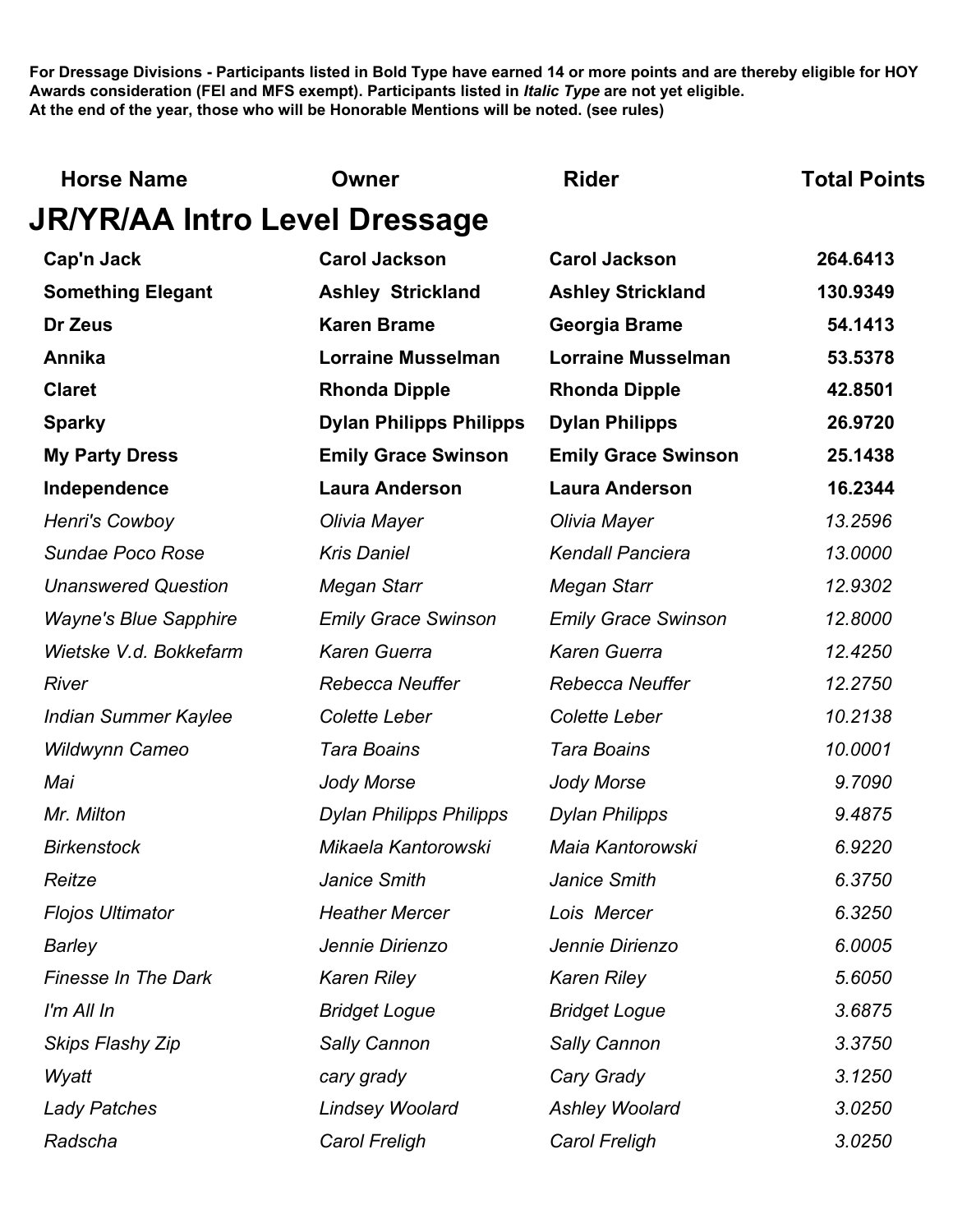# **Horse Name Owner Rider Total Points Jr/YR Training Level Dressage Something Elegant Ashley Strickland Ashley Strickland 146.3454 Ultima O.A. Catherine Siobhan Catherine Siobhan Horrigan 136.7867 Mr. Milton Dylan Philipps Philipps Dylan Philipps 131.1441 Madeline Jordan Moragne Jordan Moragne 97.7579 Atta Lane Sportn Sport Kirsten Gregory Kirsten Gregory 82.8065**

| <b>Madeline</b>               | Jordan Moragne                | Jordan Moragne              | 97.7579 |
|-------------------------------|-------------------------------|-----------------------------|---------|
| <b>Atta Lane Sportn Sport</b> | <b>Kirsten Gregory</b>        | <b>Kirsten Gregory</b>      | 82.8065 |
| <b>Surprising Find</b>        | <b>Karrigan Norris</b>        | <b>Karrigan Norris</b>      | 76.5505 |
| <b>My Fair Lady</b>           | <b>Natalie Horton</b>         | <b>Natalie Horton</b>       | 64.9447 |
| <b>Fanfare B</b>              | Keni Kerin                    | <b>Keni Kerin</b>           | 54.2684 |
| <b>Mystic Pizza</b>           | <b>Tess Wrigley</b>           | <b>Tess Wrigley</b>         | 54.1838 |
| <b>Wayne's Blue Sapphire</b>  | <b>Emily Grace Swinson</b>    | <b>Emily Grace Swinson</b>  | 50.8641 |
| <b>Classic Fun</b>            | <b>Kennedy Norris</b>         | <b>Kennedy Norris</b>       | 50.8500 |
| <b>Wrapped In Ribbons</b>     | <b>Emily Grace Swinson</b>    | <b>Emily Grace Swinson</b>  | 50.1543 |
| Ima One Eyed Jack             | <b>Haley Bohn</b>             | <b>Haley Bohn</b>           | 36.3872 |
| <b>My Party Dress</b>         | <b>Emily Grace Swinson</b>    | <b>Emily Grace Swinson</b>  | 32.4646 |
| Don Alejandro                 | <b>Traher Albright</b>        | <b>Alexsandrya Albright</b> | 30.8631 |
| <b>Swish 'n Flick</b>         | <b>Madison Draper</b>         | <b>Madison Draper</b>       | 28.5057 |
|                               |                               |                             |         |
| <b>River</b>                  | <b>Rebecca Neuffer</b>        | <b>Rebecca Neuffer</b>      | 21.8500 |
| <b>Hangtime</b>               | <b>Gabrielle Hutchison</b>    | <b>Gabrielle Hutchison</b>  | 21.5621 |
| <b>Miss Mayhem</b>            | <b>Farrin Wallace Wallace</b> | <b>Farrin Wallace</b>       | 18.4300 |
| <b>Artemis</b>                | Campbell Jourdian             | Campbell Jourdian           | 13.9900 |
| Let's Lindy                   | Katherine Christopher         | Katherine Christopher       | 12.7636 |
| <b>Star</b>                   | Gillian Kingsbury             | Gillian Kingsbury           | 12.4762 |
| Seafaring Lady                | <b>Ellie Burton</b>           | <b>Ellie Burton</b>         | 9.2490  |
| <b>His Royal Highness</b>     | <b>Forrest Hall</b>           | <b>Forrest Hall</b>         | 7.7679  |
| Chocolate Martini             | Maya Montani                  | Maya Montani                | 7.0600  |
| This Bid's For You            | <b>Elleanor Dembosky</b>      | <b>Elleanor Dembosky</b>    | 6.5670  |
| Paltrow                       | <b>Kate Lahr</b>              | <b>Kate Lahr</b>            | 6.4900  |
| Dakota Dream La               | <b>Mariah Odeh</b>            | <b>Mariah Odeh</b>          | 6.4107  |
| <b>Lady Patches</b>           | <b>Lindsey Woolard</b>        | <b>Ashley Woolard</b>       | 5.9170  |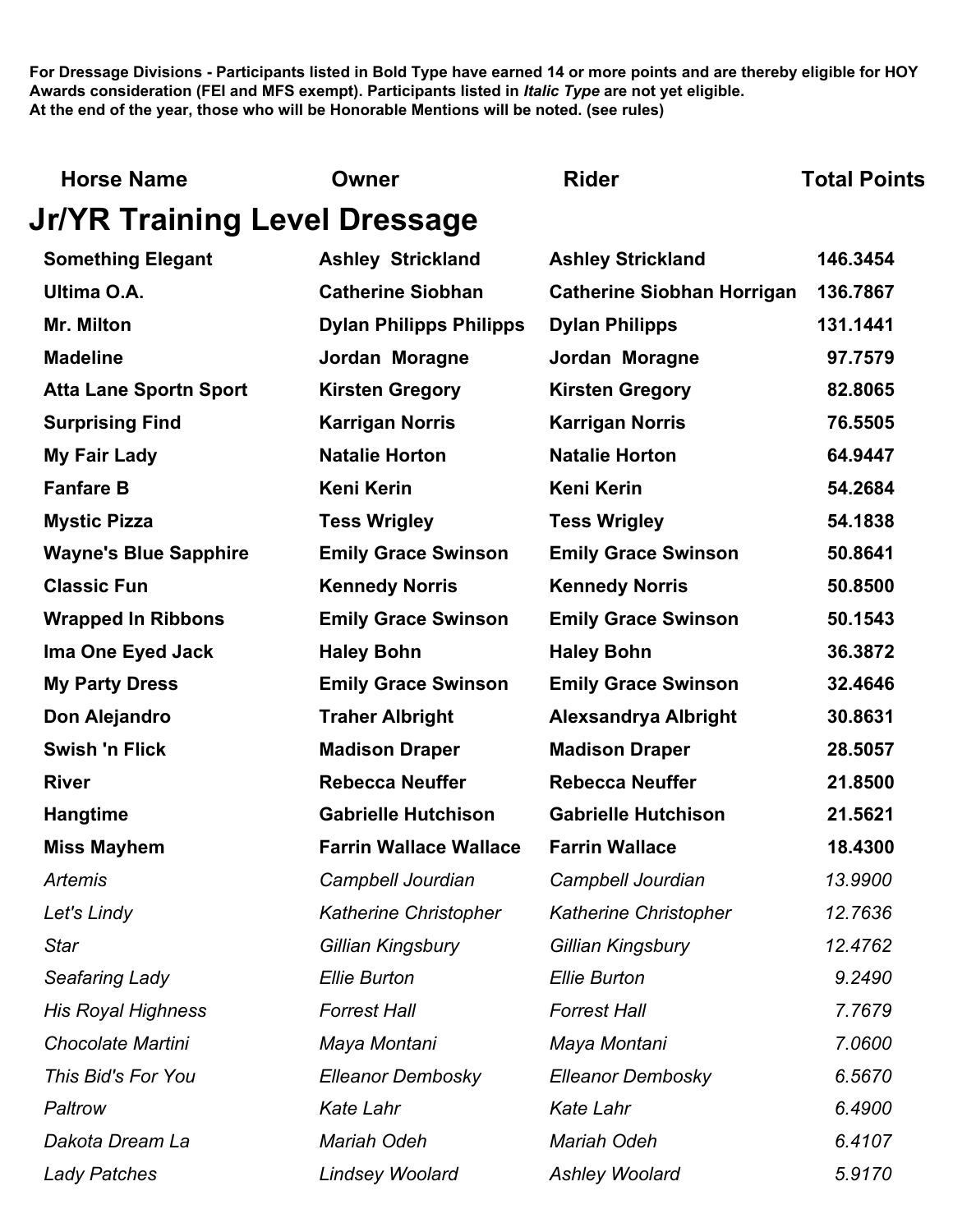### *Jr/YR Training Level Dressage Cont'd.*

| <b>Horse Name</b>       | Owner                  | <b>Rider</b>           | <b>Total Points</b> |
|-------------------------|------------------------|------------------------|---------------------|
| Cracker Jack            | <b>Lindsey Woolard</b> | <b>Lindsey Woolard</b> | 5.9060              |
| Ignition                | Anna Fatakhova         | Anna Fatakhova         | 3.0228              |
| <b>Wildwynn Cameo</b>   | Tara Boains            | <b>Tara Boains</b>     | 2.8229              |
| Easy Effort Ace         | kicki nordlander       | ANNA Fatakhova         | 2.7614              |
| <b>Flojos Ultimator</b> |                        | <b>Heather Mercer</b>  |                     |

# **AA Training Level Dressage**

| <b>The Usual Suspect</b>  | Lysa Hodgson                | Lysa Hodgson                | 343.4479 |
|---------------------------|-----------------------------|-----------------------------|----------|
| <b>How D Black Pistol</b> | <b>Ellen Bradford</b>       | <b>Ellen Bradford</b>       | 340.1845 |
| <b>Henri's Cowboy</b>     | <b>Olivia Mayer</b>         | <b>Olivia Mayer</b>         | 158.3353 |
| <b>Godfather</b>          | <b>Andrea DeLeon</b>        | <b>Andrea Deleon</b>        | 139.6804 |
| Magnum P.I.               | <b>Allison Hackett-Dorn</b> | <b>Allison Hackett-dorn</b> | 110.1713 |
| Don Decorus Kai           | <b>Jennifer Newland</b>     | <b>Jennifer Newland</b>     | 103.9485 |
| <b>Stella Briljante</b>   | <b>Karen Guerra</b>         | <b>Shannon Icenhour</b>     | 96.2663  |
| <b>Delightful Dame</b>    | <b>Amy Miller</b>           | <b>Amy Miller</b>           | 81.7266  |
| <b>Mai</b>                | <b>Jody Morse</b>           | <b>Jody Morse</b>           | 79.9237  |
| Annika                    | <b>Lorraine Musselman</b>   | <b>Lorraine Musselman</b>   | 66.4106  |
| <b>Rio Starr</b>          | <b>Kevin McNeilly</b>       | <b>Kevin Mcneilly</b>       | 64.7471  |
| Amira                     | <b>Andrea DeLeon</b>        | <b>Andrea Deleon</b>        | 60.7419  |
| <b>Remington Vt</b>       | <b>Barbara Linder</b>       | <b>Barbara Linder</b>       | 59.7886  |
| <b>Donnerprinz B</b>      | <b>Julie Roberts</b>        | <b>Julie Roberts</b>        | 51.4038  |
| <b>Aslan</b>              | <b>Elizabeth Morosani</b>   | <b>Elizabeth Morosani</b>   | 51.0684  |
| <b>Image Of Canina</b>    | <b>Sandy Higgins</b>        | <b>Sandy Higgins</b>        | 48.5583  |
| <b>Gandolf</b>            | <b>Janet Stone</b>          | <b>Janet Stone</b>          | 47.6600  |
| <b>Sonny Sugar Spring</b> | <b>Susan Lindemann</b>      | <b>Susan Lindemann</b>      | 46.4981  |
| Wietske V.d. Bokkefarm    | <b>Karen Guerra</b>         | <b>Karen Guerra</b>         | 42.7149  |
| <b>Winning Hand</b>       | <b>Julie Blume Nye</b>      | <b>Julie Blume Nye</b>      | 38.0175  |
| <b>Dummerston</b>         | kerin Kerin                 | <b>Lynn Kerin</b>           | 36.8286  |
| <b>Cafe' Mocha</b>        | Mary K. Messinger           | <b>Mary Messinger</b>       | 34.0207  |
| Rohan                     | <b>Eva Lynn Finlon</b>      | <b>Eva Lynn Finlon</b>      | 31.0200  |
| Lvis                      | <b>Chelsey Miller</b>       | <b>Chelsey Miller</b>       | 29.7051  |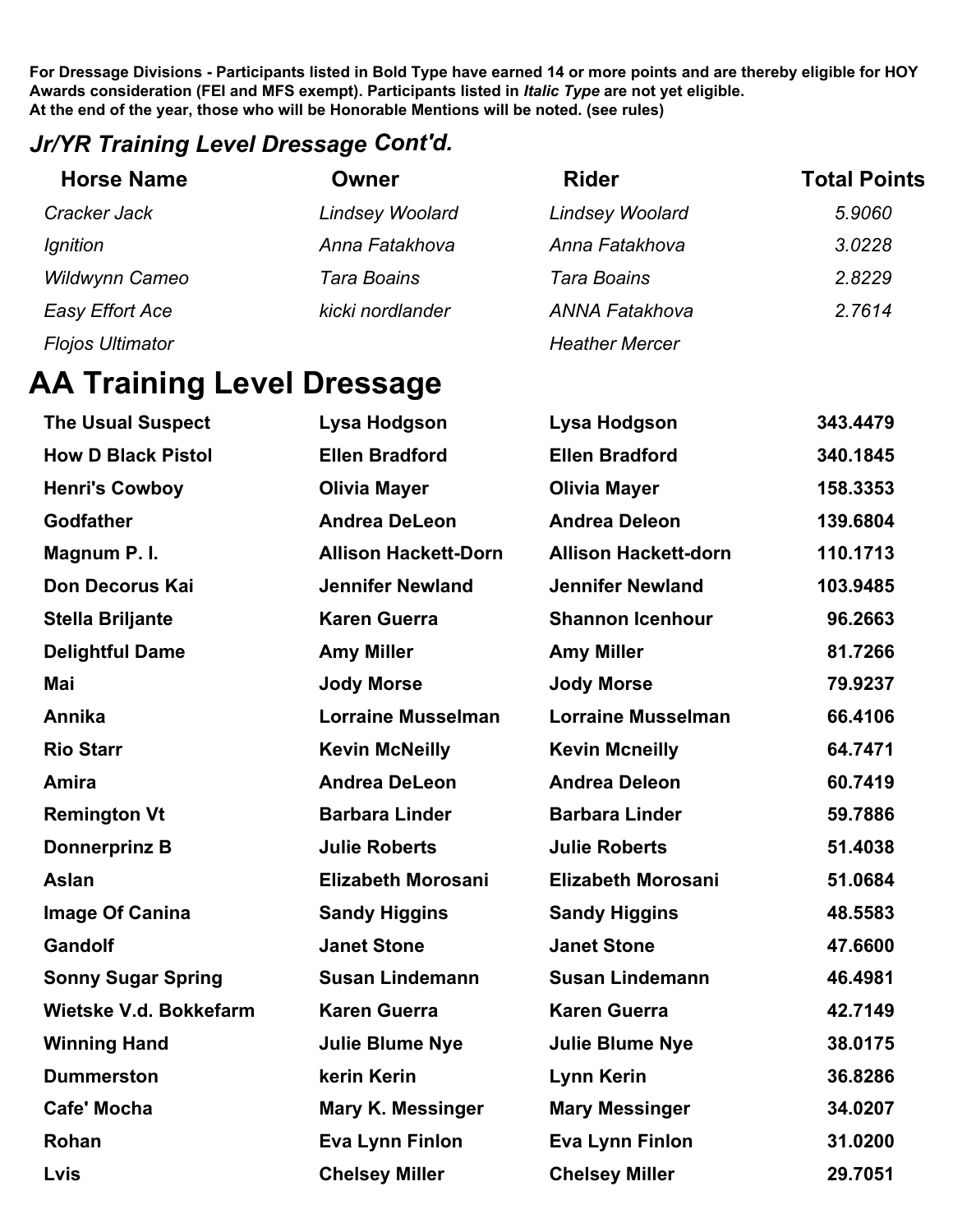### *AA Training Level Dressage Cont'd.*

| <b>Horse Name</b>             | Owner                     | <b>Rider</b>              | <b>Total Points</b> |
|-------------------------------|---------------------------|---------------------------|---------------------|
| Lindenbrook                   | <b>Angela Cusick</b>      | <b>Angela Cusick</b>      | 29.5507             |
| <b>Sonrisa TIm</b>            | <b>Elizabeth Morosani</b> | <b>Elizabeth Morosani</b> | 28.4129             |
| <b>Gevalia</b>                | Amy L. Schaaf             | Jo McCracken              | 27.7136             |
| <b>Pieter Poll</b>            | <b>Carla Clyman</b>       | <b>Carla Clyman</b>       | 25.5922             |
| <b>El Cacheo</b>              | <b>Patricia Glad</b>      | <b>Patricia Glad</b>      | 25.5000             |
| <b>Flojos Ultimator</b>       | <b>Heather Mercer</b>     | Lois Mercer               | 24.3270             |
| <b>My Rickashay</b>           | <b>Nancy Sheaffer</b>     | <b>Nancy Sheaffer</b>     | 23.8100             |
| <b>Thaddeus</b>               | <b>Angie Clark</b>        | <b>Angie Clark</b>        | 18.4944             |
| <b>Shane's Sunny Shiloh</b>   | <b>Dorothy Clement</b>    | <b>Dorothy Clement</b>    | 17.0993             |
| Yes Virginia                  | Sarah Blanchard           | Keena Mullen              | 13.8536             |
| Elusive                       | <b>Kelly Still Brooks</b> | <b>Kelly Still Brooks</b> | 12.7500             |
| Queen Of Hearts               | <b>Gina Cantrell</b>      | <b>Gina Cantrell</b>      | 12.7200             |
| <b>Skips Flashy Zip</b>       | Sally Cannon              | Sally Cannon              | 12.2697             |
| Cap'n 'n' Coke                | Jillian Woolridge         | Jillian Woolridge         | 10.0403             |
| <b>Toblerone</b>              | Lisa Kim                  | Lisa Kim                  | 9.7508              |
| Kingmidas                     | Amanda Blakley            | Amanda Blakley            | 6.9212              |
| Gypsy                         | Jennifer Cessna           | Jennifer Cessna           | 6.5800              |
| <b>Hello Dolly</b>            | Sarah Houck               | Sarah Houck               | 6.4672              |
| <b>Howies Shootin Star</b>    | Deborah Craycraft         | Deborah Craycraft         | 6.4300              |
| Radscha                       | Carol Freligh             | Carol Freligh             | 6.2810              |
| Dorina                        | Sara J Placentra          | Sara Placentra            | 6.1965              |
| F.m. Montgomery               | Robert E. Price           | Robert E. Price           | 6.1535              |
| Freedoms Poco Bar             | Suzan Johnston            | Suzan Johnston            | 6.0305              |
| <b>Secret Stash</b>           | <b>Rhiannon Kincaid</b>   | Rhiannon Kincaid          | 5.9985              |
| <b>The French Russian</b>     | <b>Mindy Beebe</b>        | <b>Mindy Beebe</b>        | 5.9710              |
| Edmond                        | Martha S. Klopfer         | Martha S. Klopfer         | 5.9643              |
| <b>Second Chance</b>          | Jordan Cantrell           | Jordan Cantrell           | 5.7575              |
| <b>Gunnar Of Honor Bright</b> | Leslie Berro              | Leslie Berro              | 3.2100              |
| <b>Pick Your Poison</b>       | <b>Bridget Logue</b>      | <b>Bridget Logue</b>      | 3.1354              |
| Tucker                        | <b>Rena Rhodes</b>        | <b>Kristine Alpi</b>      | 2.8600              |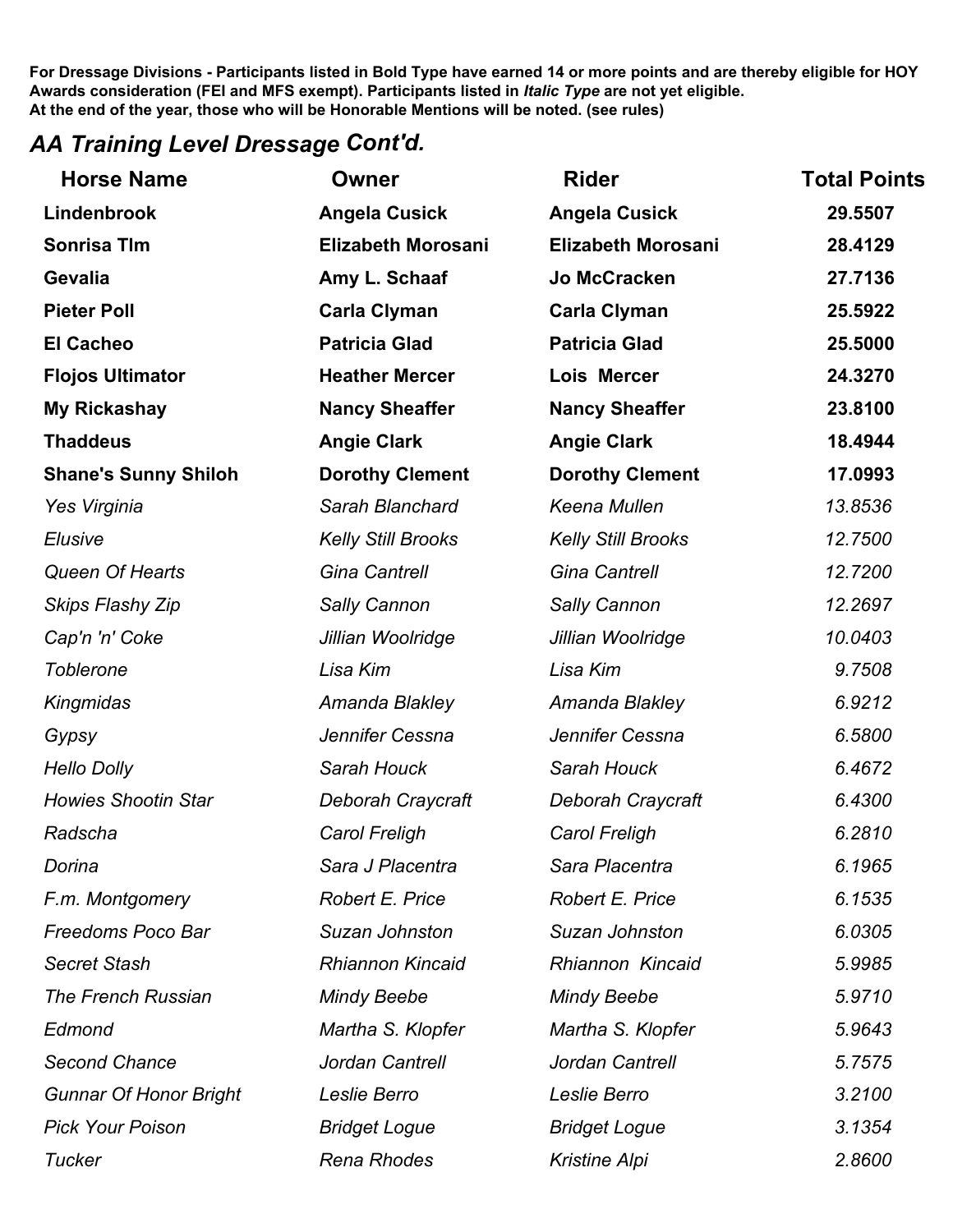| <b>Horse Name</b>              | Owner                         | <b>Rider</b>              | <b>Total Points</b> |
|--------------------------------|-------------------------------|---------------------------|---------------------|
| <b>Training Level Dressage</b> |                               |                           |                     |
| <b>Brielle Vt</b>              | <b>Heather Lynn Hamilton</b>  | <b>Heather Lynn Irion</b> | 246.0428            |
| <b>Free Agent</b>              | <b>Susan Wiedman</b>          | <b>Susan Wiedman</b>      | 142.8092            |
| Day Dream Me                   | <b>Jill Palombaro</b>         | <b>Karyn Becerra</b>      | 112.9831            |
| Lotza Lingh                    | <b>Jennifer Mitchell</b>      | <b>Jennifer Mitchell</b>  | 111.6630            |
| Whitfield                      | <b>Jessica McCaskill</b>      | <b>Jessica McCaskill</b>  | 110.7840            |
| Julio                          | Karyn F. Becerra              | <b>Karyn Becerra</b>      | 76.0350             |
| <b>Grace Kelly</b>             | <b>Bonnie Gibson</b>          | <b>Bonnie Gibson</b>      | 72.3332             |
| Trijntje v. d. Bokkefarm       | <b>Karen Guerra</b>           | <b>Stacey Hastings</b>    | 70.1440             |
| <b>Texas Star</b>              | <b>Mallory Thrash Kridler</b> | <b>Claudia Novick</b>     | 55.7286             |
| <b>Don Decorus Kai</b>         | <b>Jennifer Newland</b>       | <b>Rebecca Vick</b>       | 55.6707             |
| Whirlwind                      | <b>Diane Le Fevre</b>         | <b>Katie Poag</b>         | 54.3915             |
| <b>Last To Leave</b>           | <b>Deonna Donohue</b>         | <b>Jean Devenny</b>       | 49.6946             |
| Mai                            | <b>Jody Morse</b>             | <b>Jean Devenny</b>       | 39.2651             |
| Yahtzee                        | <b>Jean Devenny</b>           | <b>Jean Devenny</b>       | 32.3125             |
| <b>Victory Fan Sans Souci</b>  | <b>Jennifer Radtke</b>        | <b>Jennifer Flowers</b>   | 30.5529             |
| Weltspring                     | <b>Nancy Love</b>             | <b>Susan Wiedman</b>      | 27.7800             |
| Wynton                         | <b>Jennifer Radtke</b>        | <b>Jennifer Flowers</b>   | 27.1846             |
| Cap'n Jack                     | <b>Carol Jackson</b>          | <b>Kristine Hamilton</b>  | 20.5535             |
| <b>Just Jack</b>               | <b>Scarlett Mullin</b>        | <b>Scarlett Mullin</b>    | 16.5511             |
| <b>Wrapped In Ribbons</b>      | <b>Emily Grace Swinson</b>    | <b>Briana Atwell</b>      | 12.9821             |
| Five-o                         | <b>Kristine Hamilton</b>      | <b>Kristine Hamilton</b>  | 7.1819              |
| Winterbreeze                   | Laurie Watson                 | Jean Devenny              | 7.1310              |
| Razzmatazz                     | <b>Tina Cook</b>              | Julia Dearborn            | 5.9815              |
| Easy on the Eyes               | Diane McAlinn                 | <b>Kate Mcalinn</b>       | 5.8870              |
| Gracious H.L.                  | Rebecca Mahaffey              | Jenna Hughes              | 3.5729              |
| <b>This Little Light</b>       | Carolynne Barrs               | Carolynne Barrs           | 3.0833              |
| Seattle Jones                  |                               | Jennifer Holder           |                     |

### **Jr/YR First Level Dressage**

**Classic Sundance Traher Albright Elizabeth Albright 191.8849**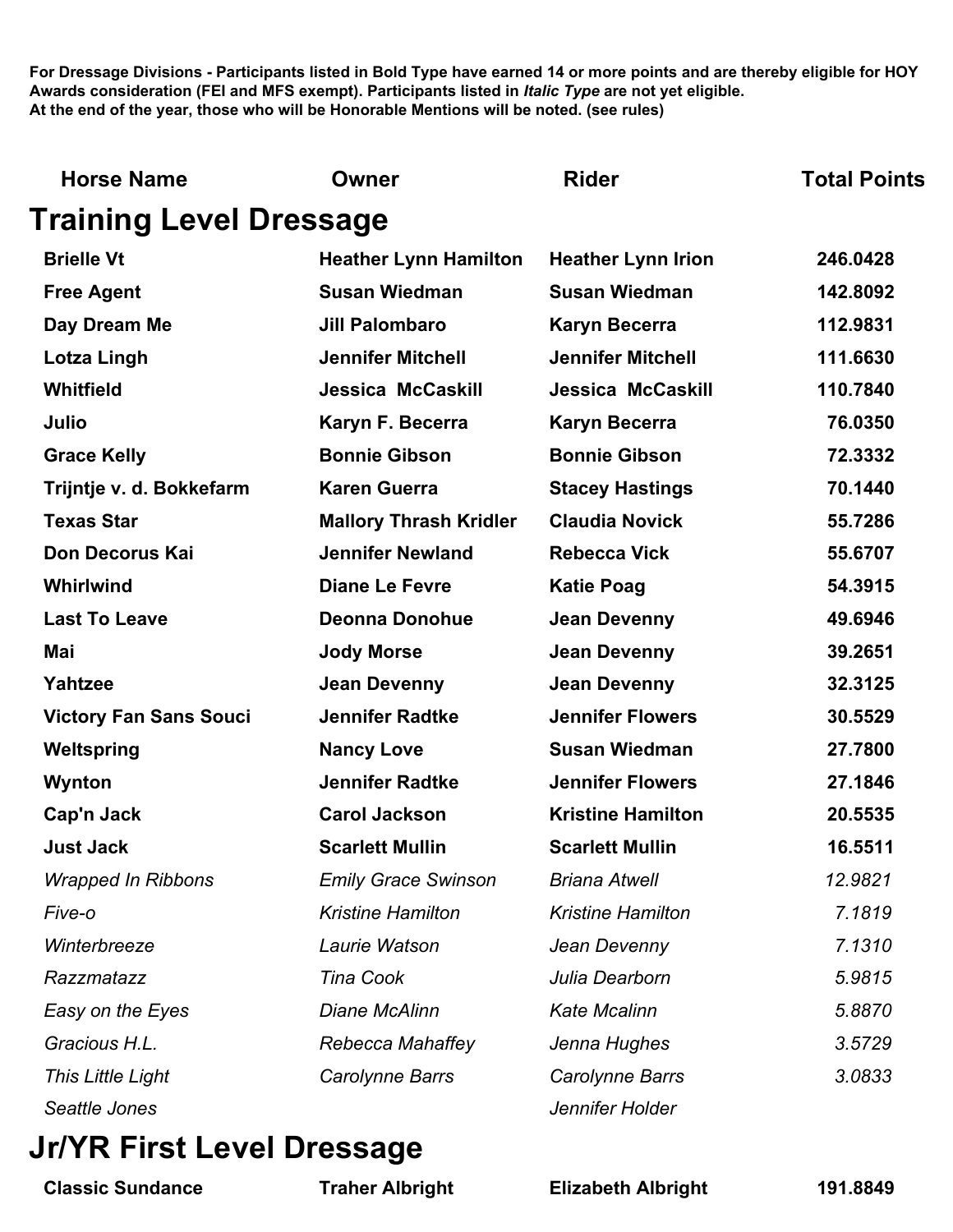### *Jr/YR First Level Dressage Cont'd.*

| <b>Horse Name</b>         | Owner                    | <b>Rider</b>                      | <b>Total Points</b> |
|---------------------------|--------------------------|-----------------------------------|---------------------|
| My Fair Lady              | <b>Natalie Horton</b>    | <b>Natalie Horton</b>             | 94.4822             |
| <b>Surprising Find</b>    | <b>Karrigan Norris</b>   | <b>Karrigan Norris</b>            | 82.1753             |
| <b>Chocolate Martini</b>  | Maya Montani             | Maya Montani                      | 69.8144             |
| <b>His Royal Highness</b> | <b>Forrest Hall</b>      | <b>Forrest Hall</b>               | 60.3208             |
| Ultima O.A.               | <b>Catherine Siobhan</b> | <b>Catherine Siobhan Horrigan</b> | 57.5583             |
| <b>Sorette</b>            | <b>Ines Kausche</b>      | <b>Ines Kausche</b>               | 51.6703             |
| <b>Classic Fun</b>        | <b>Kennedy Norris</b>    | <b>Kennedy Norris</b>             | 48.6970             |
| Dakota Dream La           | <b>Mariah Odeh</b>       | <b>Mariah Odeh</b>                | 23.8858             |
| <b>Pieter Poll</b>        | <b>Carla Clyman</b>      | Keni Kerin                        | 19.8956             |
| Slight Ko's               | Helen Olmi               | Helen Olmi                        | 11.7567             |
| Hangtime                  | Gabrielle Hutchison      | Gabrielle Hutchison               | 9.0942              |
| Paltrow                   | <b>Kate Lahr</b>         | <b>Kate Lahr</b>                  | 6.0345              |
| Ima One Eyed Jack         | <b>Haley Bohn</b>        | <b>Haley Bohn</b>                 | 5.5135              |
| Don Alejandro             | <b>Traher Albright</b>   | Alexsandrya Albright              | 3.0162              |

## **AA First Level Dressage**

| <b>Remington Vt</b>      | <b>Barbara Linder</b>     | <b>Barbara Linder</b>     | 176.5543 |
|--------------------------|---------------------------|---------------------------|----------|
| Fiore'                   | Jacqui Ruse               | Jacqui Ruse               | 123.1419 |
| <b>Mysterious Detail</b> | <b>Teena Middleton</b>    | <b>Teena Middleton</b>    | 84.2047  |
| <b>Prestige</b>          | <b>Diane Doub</b>         | <b>Diane Doub</b>         | 79.7545  |
| Gevalia                  | Amy L. Schaaf             | Jo McCracken              | 62.7680  |
| Triston                  | <b>Gwen Warwick</b>       | <b>Gwen Warwick</b>       | 55.3777  |
| <b>Whinstone Ferro</b>   | <b>Patricia Hildreth</b>  | <b>Patricia Hildreth</b>  | 54.7308  |
| <b>Delmonico</b>         | <b>Mary Tompkins</b>      | <b>Mary Tompkins</b>      | 54.0625  |
| <b>Ceasar</b>            | <b>Ann Turner</b>         | <b>Ann Turner</b>         | 53.6439  |
| Sonrisa TIm              | <b>Elizabeth Morosani</b> | <b>Elizabeth Morosani</b> | 53.5560  |
| Westwind                 | <b>Elizabeth Parsons</b>  | <b>Elizabeth Parsons</b>  | 46.4088  |
| Remington                | <b>Kathryn Saunders</b>   | <b>Kathryn Saunders</b>   | 45.0866  |
| <b>Tango Rs</b>          | <b>Sue Hall</b>           | <b>Sue Hall</b>           | 44.0376  |
| <b>Stella Briljante</b>  | <b>Karen Guerra</b>       | <b>Shannon Icenhour</b>   | 40.4518  |
| <b>Winzer 207</b>        | <b>Susan Walker</b>       | <b>Susan Walker</b>       | 34.3123  |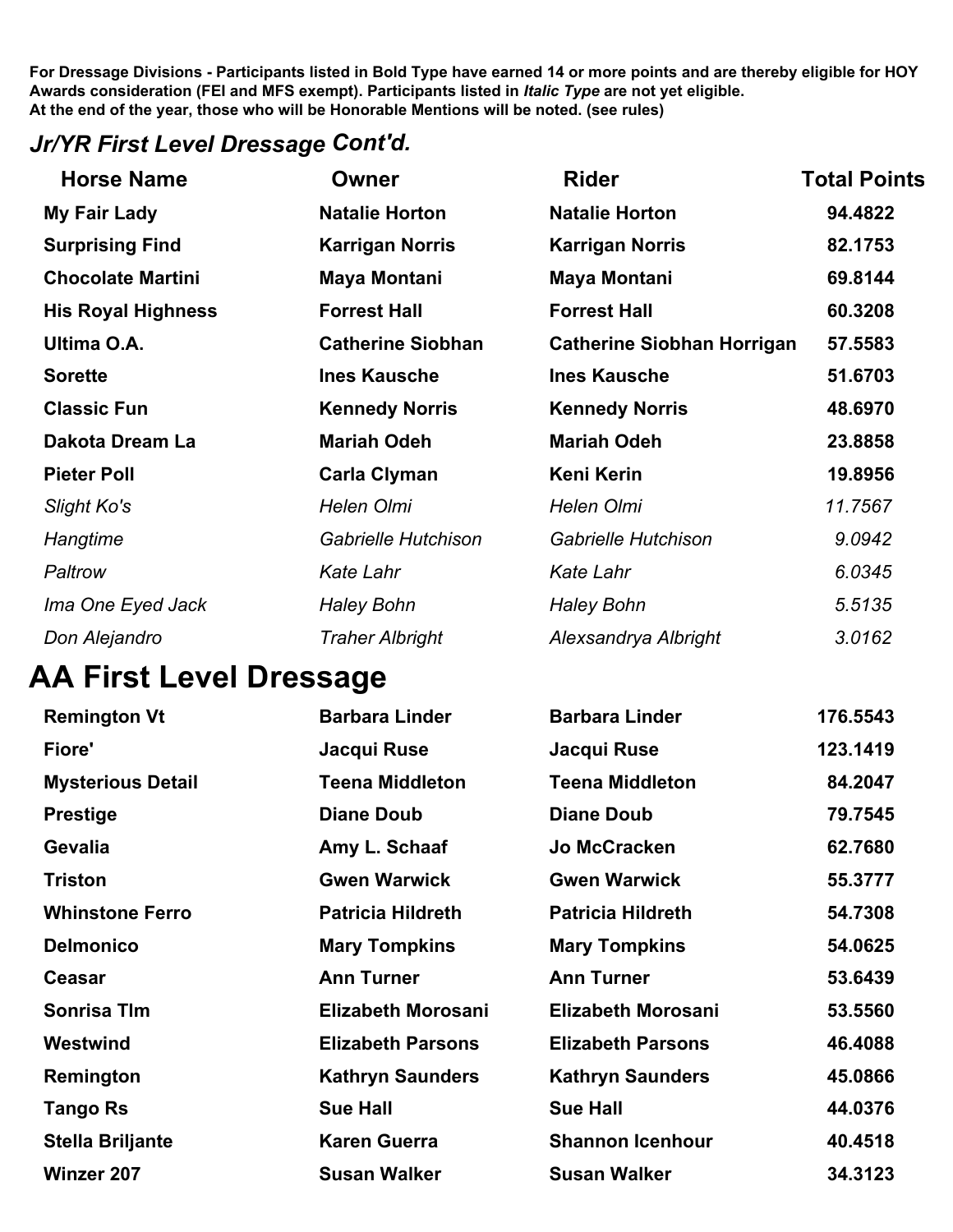### *AA First Level Dressage Cont'd.*

| <b>Horse Name</b>             | <b>Owner</b>             | <b>Rider</b>             | <b>Total Points</b> |
|-------------------------------|--------------------------|--------------------------|---------------------|
| Salsa Roja                    | <b>Melissa Johnson</b>   | <b>Melissa Johnson</b>   | 34.2715             |
| <b>Edelweiss</b>              | <b>Robin Kasper</b>      | <b>Robin Kasper</b>      | 28.5397             |
| Captain                       | <b>Kelly deBernard</b>   | <b>Kelly Debernard</b>   | 23.9916             |
| <b>Delightful Dame</b>        | <b>Amy Miller</b>        | <b>Amy Miller</b>        | 19.0000             |
| <b>Howies Shootin Star</b>    | <b>Deborah Craycraft</b> | <b>Deborah Craycraft</b> | 18.6471             |
| <b>Baltic Freedom</b>         | <b>Polly Yeago</b>       | <b>Polly Yeago</b>       | 18.1936             |
| <b>The Usual Suspect</b>      | Lysa Hodgson             | Lysa Hodgson             | 17.8103             |
| Kashmir                       | <b>Jennifer West</b>     | <b>Jennifer West</b>     | 17.5946             |
| <b>Royal Quest</b>            | <b>Janice Aquino</b>     | <b>Janice Aquino</b>     | 16.6452             |
| <b>Fizzie Borden</b>          | <b>Barbara Shannahan</b> | <b>Barbara Shannahan</b> | 15.8317             |
| Cafe' Mocha                   | Mary K. Messinger        | <b>Mary Messinger</b>    | 13.9245             |
| Cr Wizard Of Bahz             | Susan E Davis            | Susan E Davis            | 12.6200             |
| Karigan                       | <b>Christine Shaner</b>  | <b>Christine Shaner</b>  | 12.2376             |
| Gandolf                       | Janet Stone              | Janet Stone              | 12.0214             |
| <b>Whisper In The Wind</b>    | <b>Anne Cain</b>         | <b>Anne Cain</b>         | 11.8139             |
| Tiara Pt                      | Lisa Graf                | Lisa Graf                | 7.1200              |
| Don Decorus Kai               | Jennifer Newland         | Jennifer Newland         | 6.9828              |
| Weltspring                    | <b>Nancy Love</b>        | <b>Nancy Love</b>        | 6.4594              |
| <b>War Dancer</b>             | <b>Tammy Proctor</b>     | <b>Tammy Proctor</b>     | 6.2162              |
| Queen Of Hearts               | <b>Gina Cantrell</b>     | <b>Gina Cantrell</b>     | 5.9138              |
| Emilia Mv                     | Eileen S. Keipper        | Eileen Keipper           | 5.7581              |
| <b>Bagatelle NPF</b>          | Laurie Marston           | Laurie Marston           | 3.4828              |
| <b>CMA Call the Question</b>  | Michelle Frazier         | <b>Michelle Frazier</b>  | 3.3852              |
| <b>Sonny Sugar Spring</b>     | Susan Lindemann          | Susan Lindemann          | 3.3104              |
| <b>Toblerone</b>              | Lisa Kim                 | Lisa Kim                 | 3.2500              |
| <b>Gunnar Of Honor Bright</b> | Leslie Berro             | Leslie Berro             | 3.0887              |
| Rohan                         | Eva Lynn Finlon          | Eva Lynn Finlon          | 2.8468              |
|                               |                          |                          |                     |

### **First Level Dressage**

| <b>Last To Leave</b> | Deonna Donohue     | Jean Devenny       | 174.0257 |
|----------------------|--------------------|--------------------|----------|
| Leah                 | <b>Kris Daniel</b> | <b>Kris Daniel</b> | 140.5271 |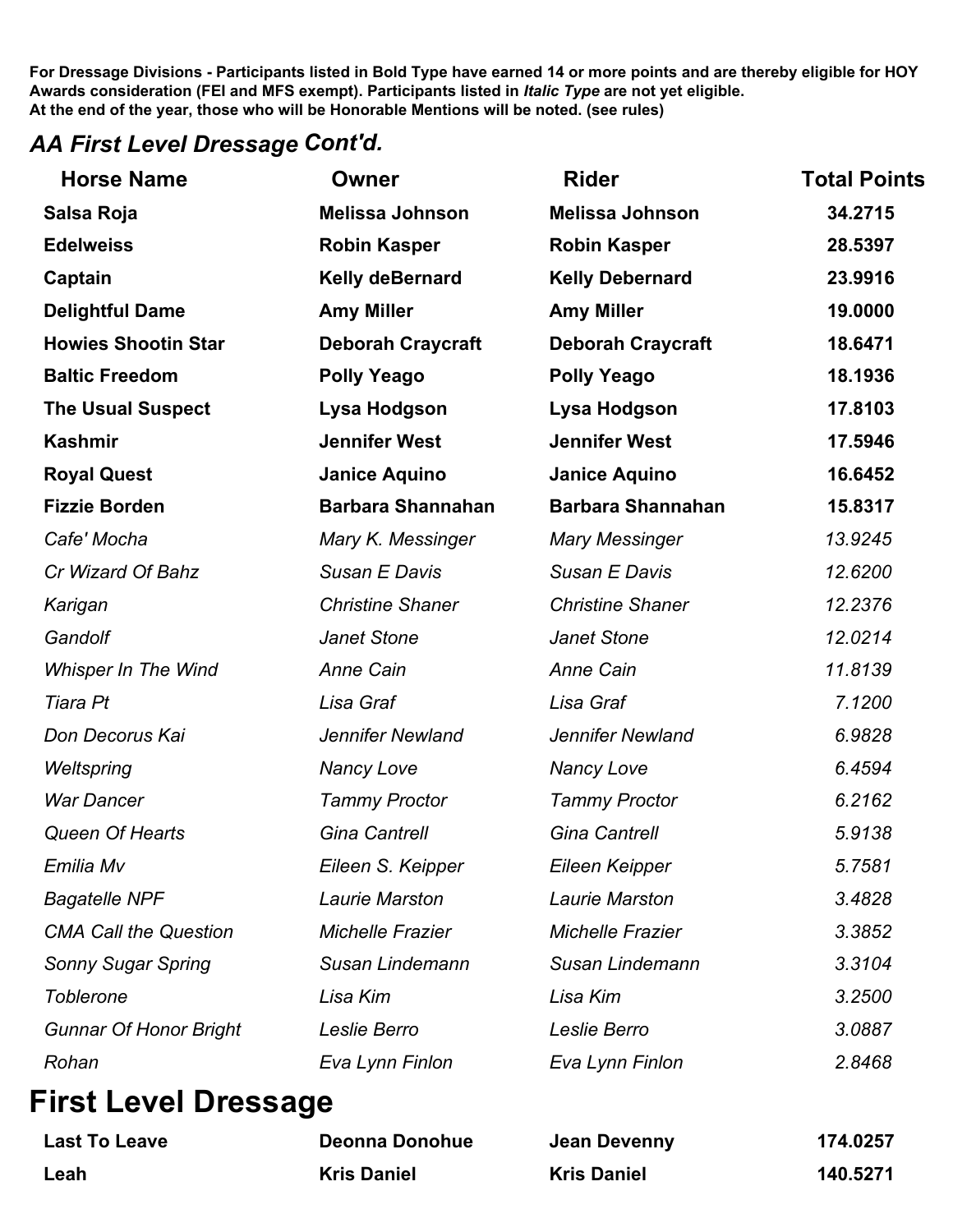#### *First Level Dressage Cont'd.*

| <b>Horse Name</b>             | Owner                        | <b>Rider</b>              | <b>Total Points</b> |
|-------------------------------|------------------------------|---------------------------|---------------------|
| Iceman                        | <b>Rosa Ronalter</b>         | <b>Kicki Nordlander</b>   | 122.8577            |
| <b>Marco Von Laar</b>         | <b>Claudia Novick</b>        | <b>Claudia Novick</b>     | 98.4018             |
| <b>Hotsafir</b>               | <b>Anne Aloi</b>             | <b>Anne Aloi</b>          | 97.9059             |
| <b>Brielle Vt</b>             | <b>Heather Lynn Hamilton</b> | <b>Heather Lynn Irion</b> | 70.8300             |
| <b>Hugo Boss</b>              | <b>Laurie Hutchinson</b>     | <b>Laurie Hutchinson</b>  | 59.0565             |
| <b>Victory Fan Sans Souci</b> | <b>Jennifer Radtke</b>       | <b>Jennifer Flowers</b>   | 55.1184             |
| <b>Clever Boy</b>             | <b>Kicki Nordlander</b>      | <b>Kicki Nordlander</b>   | 52.0202             |
| <b>Gouke</b>                  | annette michele rose         | <b>Rebecca Vick</b>       | 42.9282             |
| D.w. Bling                    | <b>Jory Marino</b>           | <b>Jean Devenny</b>       | 40.7402             |
| Landslide                     | <b>Phyl Wenkstern</b>        | <b>Jeanne Karver</b>      | 34.5243             |
| <b>M.e. Handsome Harry</b>    | <b>Ines Ritter</b>           | <b>Ines Ritter</b>        | 24.3998             |
| Amira                         | <b>Andrea DeLeon</b>         | <b>Karyn Becerra</b>      | 20.2042             |
| <b>Gabreal RSH</b>            | Vanessa J Craft              | Vanessa J Craft           | 19.8180             |
| Winterbreeze                  | Laurie Watson                | Jean Devenny              | 13.9995             |
| Vredestein                    | Diana Gambill                | <b>Jennifer Flowers</b>   | 13.6855             |
| Delmonico                     | <b>Mary Tompkins</b>         | Susan Wiedman             | 9.9525              |
| <b>Mischief Managed</b>       | <b>Kara Clissold</b>         | <b>Kara Clissold</b>      | 7.1590              |
| Donnerprinz B                 | <b>Julie Roberts</b>         | Jean Devenny              | 6.8793              |
| <b>How D Black Pistol</b>     | <b>Ellen Bradford</b>        | <b>Briana Atwell</b>      | 6.7241              |
| <b>Vega's Showgirl</b>        | Stephanie Gibson             | Anne Dekeyser             | 6.3966              |
| Azucarita                     | <b>Will Smith</b>            | Suda C. McNeill           | 6.2501              |
| In Decent Exposure            | <b>Cassidy Sitton</b>        | <b>Cassidy Sitton</b>     | 3.2435              |
| <b>Free Agent</b>             | Susan Wiedman                | Susan Wiedman             | 3.1983              |
|                               |                              |                           |                     |

### **Jr/YR Second Level Dressage**

| Lb Lena Royal                    | <b>Laura Dickerson</b> | <b>Laura Dickerson</b> | 188.4192 |
|----------------------------------|------------------------|------------------------|----------|
| <b>Big Bear's Royal Finnegan</b> | Dawn Weniger           | <b>Anna Weniger</b>    | 87.1875  |
| <b>Taste The Rainbow</b>         | Daina Camille Smith    | Daina Smith            | 11.4069  |
| Don Alejandro                    | <b>Traher Albright</b> | Alexsandrya Albright   | 2.8500   |

## **AA Second Level Dressage**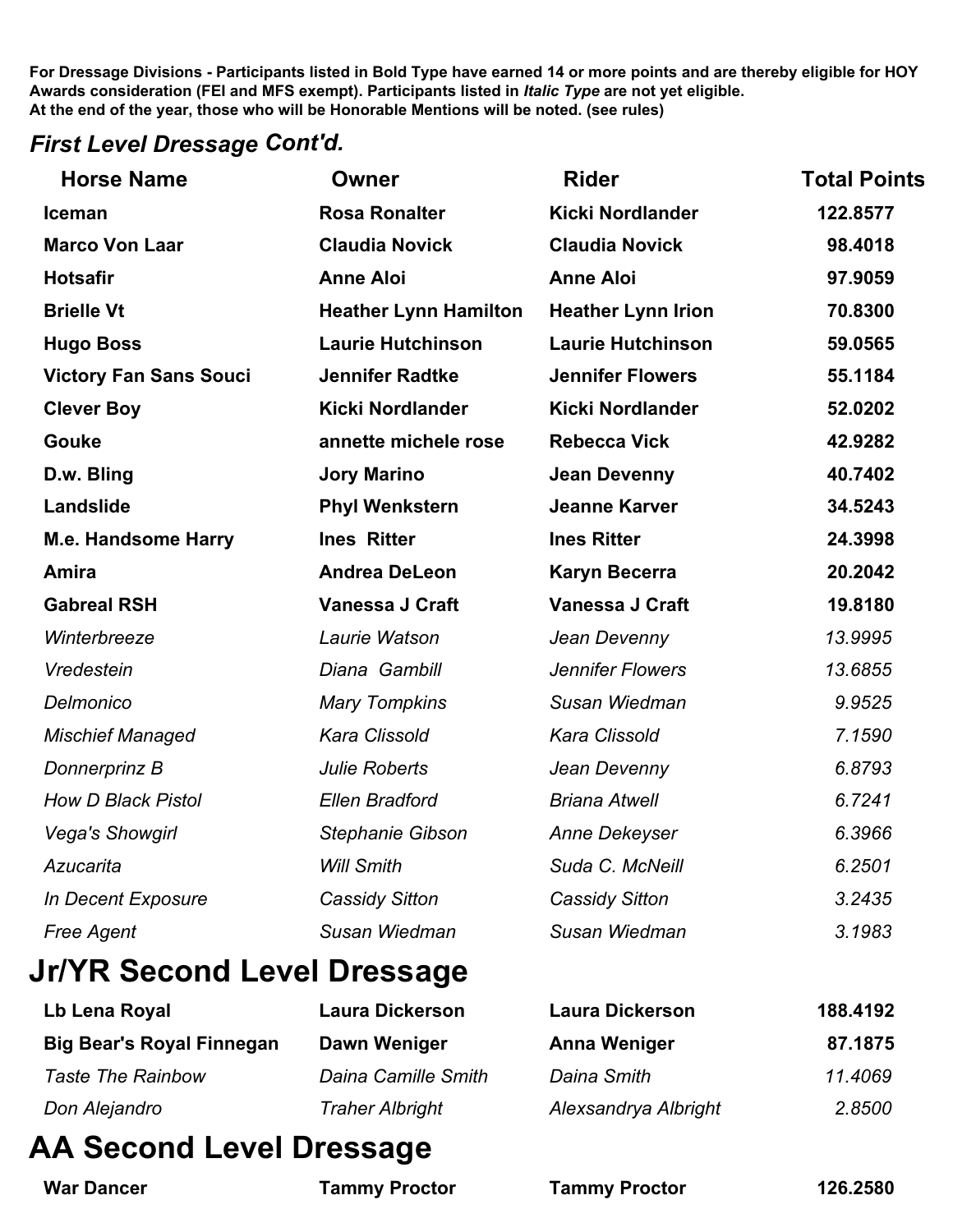### *AA Second Level Dressage Cont'd.*

| <b>Horse Name</b>              | <b>Owner</b>           | <b>Rider</b>           | <b>Total Points</b> |
|--------------------------------|------------------------|------------------------|---------------------|
| <b>Baltic Freedom</b>          | <b>Polly Yeago</b>     | <b>Polly Yeago</b>     | 115.0090            |
| <b>Borealis Blume</b>          | <b>Laurie Weiser</b>   | <b>Lauraine Rivier</b> | 83.7923             |
| <b>Mysterious Detail</b>       | <b>Teena Middleton</b> | <b>Teena Middleton</b> | 76.6482             |
| <b>Roseblume</b>               | <b>Laurie Weiser</b>   | <b>Laurie Weiser</b>   | 68.4647             |
| Playboy                        | <b>Joyce Giles</b>     | <b>Joyce Giles</b>     | 57.2290             |
| Salsa Roja                     | <b>Melissa Johnson</b> | <b>Melissa Johnson</b> | 43.9753             |
| <b>Coulee Bend Immortality</b> | <b>Margaret Bliak</b>  | <b>Margie Blaik</b>    | 26.7923             |
| <b>Tiara Pt</b>                | <b>Lisa Graf</b>       | <b>Lisa Graf</b>       | 18.5066             |
| <b>Dynamic</b>                 | <b>Nadine Bunting</b>  | <b>Nadine Bunting</b>  | 15.4215             |
| Killarney                      | Stephanie Persichetti  | Stephanie Persichetti  | 12.5953             |
| Emilia Mv                      | Eileen S. Keipper      | Eileen Keipper         | 11.2776             |
| Winzer 207                     | Susan Walker           | Susan Walker           | 7.0143              |
| <b>Never Better Magic</b>      | <b>Cricket Gentry</b>  | <b>Cricket Gentry</b>  | 6.2872              |
| Minerva                        | Susan Wiedman          | <b>Margaret Rogers</b> | 6.1495              |
| Siam                           | <b>Patti Farless</b>   | <b>Patti Farless</b>   | 5.8143              |
| Naroby                         | <b>Robert Sills</b>    | <b>Robert Sills</b>    | 5.7957              |
| <b>Taffada</b>                 | <b>Tammy Biondi</b>    | <b>Tammy Biondi</b>    | 3.4200              |
| Prestige                       | Diane Doub             | Diane Doub             | 2.9357              |
| <b>Belleek</b>                 | Patricia Murphey       | Patricia Murphey       | 2.9000              |
| Second Level Dressage          |                        |                        |                     |

# **Second Level Dressage**

| <b>Vredestein</b>        | Diana Gambill            | <b>Jennifer Flowers</b>  | 147.5528 |
|--------------------------|--------------------------|--------------------------|----------|
| D.w. Bling               | <b>Jory Marino</b>       | <b>Jean Devenny</b>      | 137.1915 |
| <b>Mischief Managed</b>  | <b>Kara Clissold</b>     | <b>Kara Clissold</b>     | 119.6493 |
| <b>Van De Pluum</b>      | <b>Kris Daniel</b>       | <b>Kris Daniel</b>       | 90.8580  |
| <b>Wonderful Pearl</b>   | <b>Jeanne Karver</b>     | <b>Jeanne Karver</b>     | 88.7650  |
| <b>Lysias</b>            | <b>Stacey Hastings</b>   | <b>Stacey Hastings</b>   | 41.2366  |
| Landslide                | <b>Phyl Wenkstern</b>    | Jeanne Karver            | 40.1064  |
| <b>Hugo Boss</b>         | <b>Laurie Hutchinson</b> | <b>Laurie Hutchinson</b> | 34.9067  |
| <b>Favulous</b>          | <b>Ellen Peebles</b>     | <b>Ellen Peebles</b>     | 30.7016  |
| <b>Twinkletoes Tiara</b> | Karyn F. Becerra         | <b>Karyn Becerra</b>     | 26.3151  |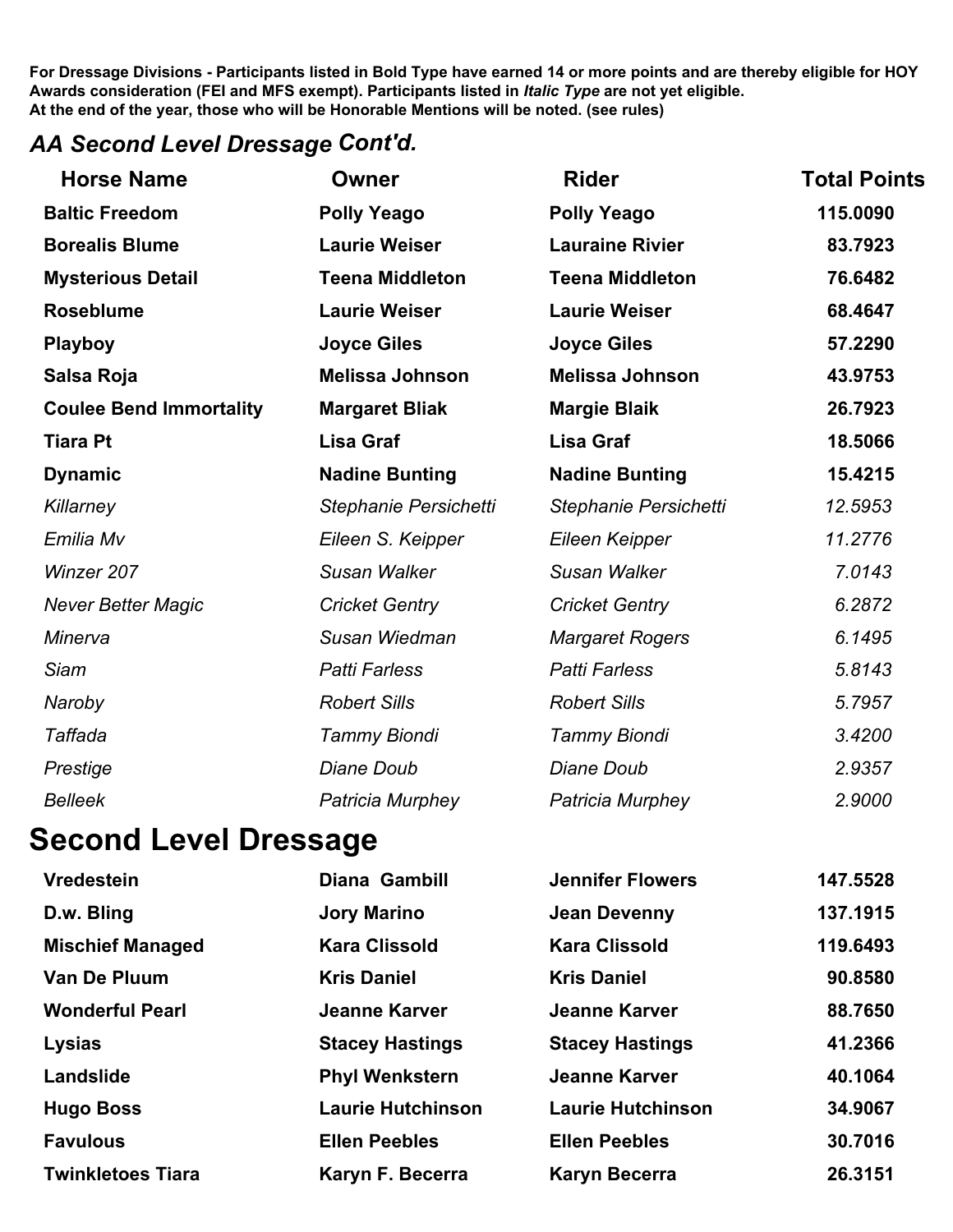### *Second Level Dressage Cont'd.*

| <b>Horse Name</b>                | <b>Owner</b>                 | <b>Rider</b>                 | <b>Total Points</b> |
|----------------------------------|------------------------------|------------------------------|---------------------|
| <b>Marco Von Laar</b>            | <b>Claudia Novick</b>        | <b>Claudia Novick</b>        | 20.1523             |
| Urietta                          | Joan Maynard                 | <b>Emeraude Dandurand</b>    | 13.4881             |
| Adelante                         | Jennifer shattuck            | Jennifer Shattuck            | 12.7439             |
| Pyper                            | <b>Michelle Martin</b>       | <b>Briana Atwell</b>         | 12.6752             |
| Clever Boy                       | Kicki Nordlander             | Kicki Nordlander             | 5.9716              |
| <b>Subway Prophet</b>            | <b>Cassidy Sitton</b>        | <b>Cassidy Sitton</b>        | 3.1640              |
| Jr/YR Third Level Dressage       |                              |                              |                     |
| <b>Pieter Poll</b>               | <b>Carla Clyman</b>          | <b>Keni Kerin</b>            | 65.8277             |
| <b>Big Bear's Royal Finnegan</b> | Dawn Weniger                 | <b>Anna Weniger</b>          | 43.7107             |
| <b>AA Third Level Dressage</b>   |                              |                              |                     |
| <b>Pyper</b>                     | <b>Michelle Martin</b>       | <b>Michelle Martin</b>       | 162.1608            |
| <b>Never Better Magic</b>        | <b>Cricket Gentry</b>        | <b>Cricket Gentry</b>        | 149.3261            |
| Brav-o                           | Robyn Hahn                   | Robyn Hahn                   | 109.0545            |
| <b>Flash</b>                     | <b>Sally Vivrette</b>        | <b>Sally Vivrette</b>        | 99.9935             |
| <b>Fwf Fire Emblem</b>           | <b>Sue Smithson</b>          | <b>Sue Smithson</b>          | 74.7547             |
| <b>Paxton</b>                    | <b>Susan Craft</b>           | <b>Susan Craft</b>           | 65.2939             |
| Touch'e                          | Lisa P. Neal                 | Lisa P. Neal                 | 30.8077             |
| <b>Taffada</b>                   | <b>Tammy Biondi</b>          | <b>Tammy Biondi</b>          | 26.3774             |
| <b>Fleury/Wings</b>              | <b>Darla Topley</b>          | <b>Darla Topley</b>          | 25.8212             |
| <b>Siam</b>                      | <b>Patti Farless</b>         | <b>Patti Farless</b>         | 20.8947             |
| <b>William E</b>                 | <b>Laurie Bauchman</b>       | <b>Heather Holder</b>        | 15.1109             |
| <b>Killarney</b>                 | <b>Stephanie Persichetti</b> | <b>Stephanie Persichetti</b> | 14.8619             |
| Kashmir                          | Jennifer West                | Patti A. Cole                | 5.6098              |

# **Third Level Dressage**

| <b>Rose Royce</b>        | <b>Meredith Wilson</b> | <b>Meredith Wilson</b>    | 106.8970 |
|--------------------------|------------------------|---------------------------|----------|
| <b>Lysias</b>            | <b>Stacey Hastings</b> | <b>Stacey Hastings</b>    | 98.6083  |
| <b>Twinkletoes Tiara</b> | Karyn F. Becerra       | <b>Karyn Becerra</b>      | 62.4568  |
| <b>Sanibelle</b>         | <b>Susan Craft</b>     | Jeanne Karver             | 60.2335  |
| <b>Rytmik</b>            | Diane L. Tauber        | <b>Rebecca Blikslager</b> | 49.1276  |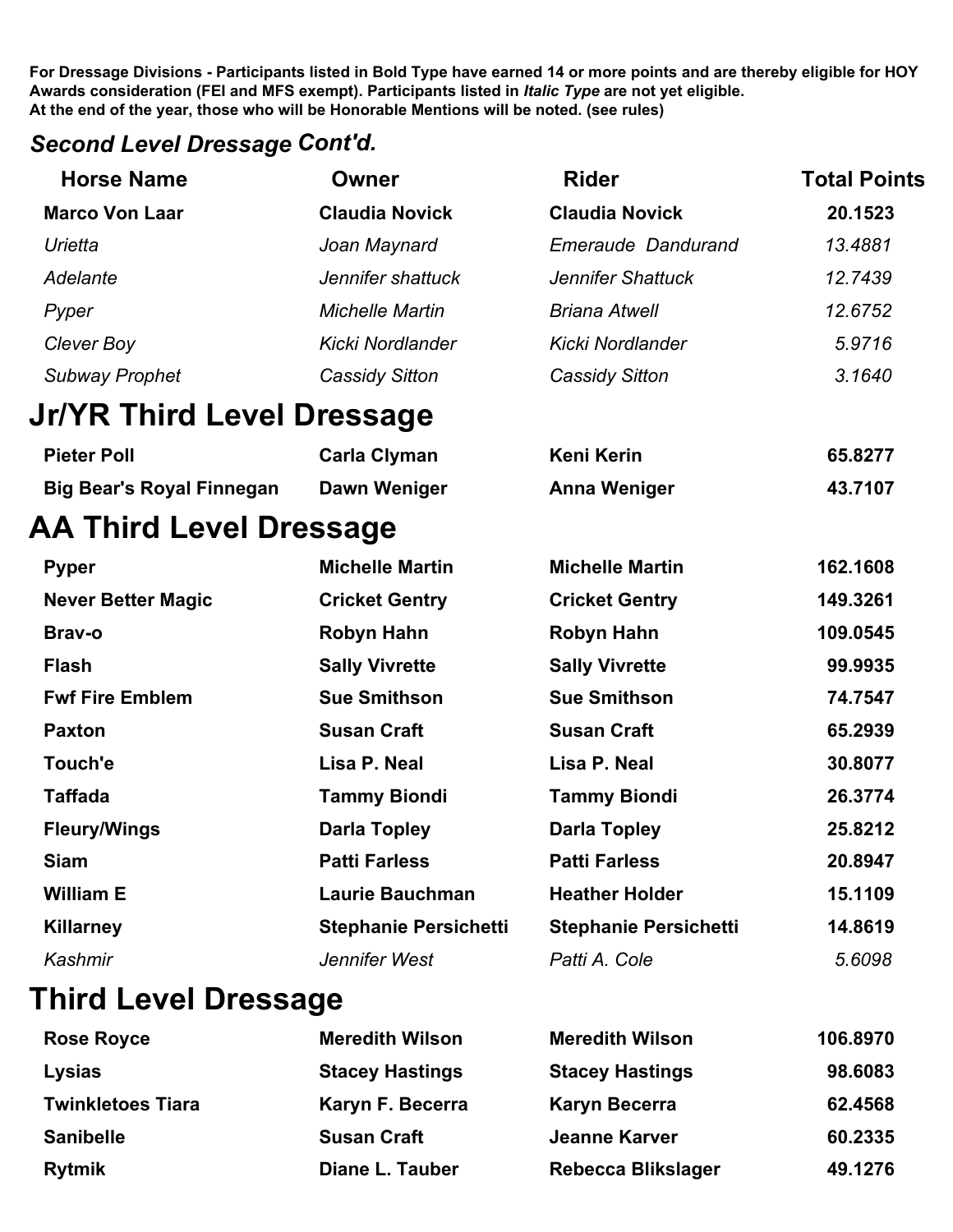### *Third Level Dressage Cont'd.*

| <b>Horse Name</b>               | <b>Owner</b>                   | <b>Rider</b>                   | <b>Total Points</b> |
|---------------------------------|--------------------------------|--------------------------------|---------------------|
| Regentanz                       | <b>Claudia Novick</b>          | <b>Claudia Novick</b>          | 34.2081             |
| <b>Adelante</b>                 | <b>Jennifer shattuck</b>       | <b>Jennifer Shattuck</b>       | 29.1170             |
| <b>Catch The Wind</b>           | <b>Nancy Bonar Sharpless</b>   | <b>Nancy Bonar Sharpless</b>   | 25.5460             |
| <b>Windsor</b>                  | Cindy B. Sydnor                | <b>Emme Johnston</b>           | 19.2096             |
| <b>Alexander The Great</b>      | <b>Sarah Miller</b>            | <b>Sarah Miller</b>            | 16.9922             |
| Just Jake                       | <b>Emme Johnston</b>           | <b>Emme Johnston</b>           | 12.8171             |
| Pyper                           | <b>Michelle Martin</b>         | <b>Briana Atwell</b>           | 12.1316             |
| Highlander                      | Sarah Miller                   | Sarah Miller                   | 11.4450             |
| Vredestein                      | Diana Gambill                  | <b>Jennifer Flowers</b>        | 7.0132              |
| Cote D'azure                    | <b>Bridget Gibbons Macnair</b> | <b>Bridget Gibbons-Macnair</b> | 3.1775              |
| Favulous                        | <b>Ellen Peebles</b>           | Eliza Romm                     | 3.0132              |
| Flash                           | <b>Sally Vivrette</b>          | Susan Wiedman                  | 2.9934              |
| Jr/YR Fourth Level Dressage     |                                |                                |                     |
| <b>Classic Sundance</b>         | <b>Traher Albright</b>         | <b>Elizabeth Albright</b>      | 2.7905              |
| <b>AA Fourth Level Dressage</b> |                                |                                |                     |
| <b>Magda</b>                    | <b>Liz Bromberg</b>            | <b>Liz Bromberg</b>            | 128.4982            |
| <b>Pallas Interagro</b>         | <b>McKay Crowley</b>           | <b>Mckay Crowley</b>           | 61.8432             |
| <b>Dempsey</b>                  | <b>Serina Tart</b>             | <b>Serina Tart</b>             | 49.1453             |
| <b>Murano</b>                   | Kathleen N. Gubar              | <b>Kathleen Gubar</b>          | 34.7364             |
| <b>William E</b>                | <b>Laurie Bauchman</b>         | <b>Laurie Bauchman</b>         | 16.4073             |
| Saxony                          | Valerie Heckrodt               | Valerie Heckrodt               | 13.6622             |
| Touch'e                         | Lisa P. Neal                   | Lisa P. Neal                   | 11.1125             |
| <b>Universo</b>                 | <b>Nancy Stone</b>             | <b>Nancy Stone</b>             | 9.5358              |
| Brav-o                          | Robyn Hahn                     | Robyn Hahn                     | 6.6286              |
| <b>Fourth Level Dressage</b>    |                                |                                |                     |

| Damani                      | <b>Sharon Wiedmann</b>  | <b>Tish Mastrianni</b>  | 193.0683 |
|-----------------------------|-------------------------|-------------------------|----------|
| <b>Bordelleaux</b>          | <b>Bonnie Gibson</b>    | <b>Bonnie Gibson</b>    | 91.9697  |
| <b>Hungarian Jaszbereny</b> | <b>Missouri Freligh</b> | <b>Missouri Freligh</b> | 89.2853  |
| <b>Montana</b>              | <b>Brenda Duet</b>      | <b>Stacey Hastings</b>  | 70.9437  |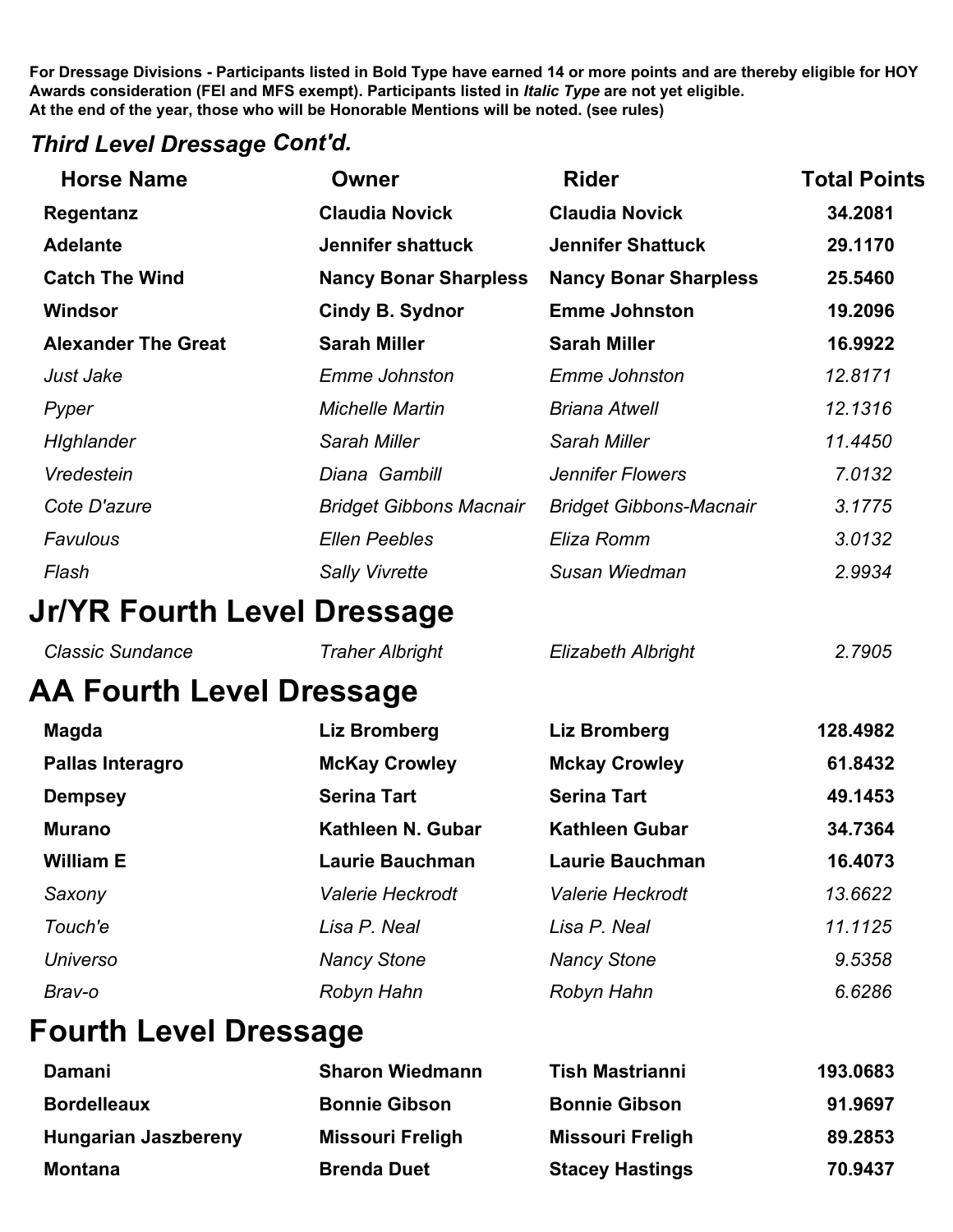#### *Fourth Level Dressage Cont'd.*

| <b>Horse Name</b>     | Owner                        | <b>Rider</b>                 | <b>Total Points</b> |
|-----------------------|------------------------------|------------------------------|---------------------|
| <b>Don Derrick</b>    | Dawn Weniger                 | Dawn Weniger                 | 41.6506             |
| <b>Fresca</b>         | Cindy B. Sydnor              | <b>Cindy Sydnor</b>          | 33.2451             |
| <b>Sandokan</b>       | <b>Debi Sutton</b>           | <b>Donna Fowble</b>          | 26.3900             |
| <b>Rose Royce</b>     | <b>Meredith Wilson</b>       | <b>Meredith Wilson</b>       | 18.4036             |
| Leah                  | <b>Kris Daniel</b>           | <b>Kris Daniel</b>           | 7.2130              |
| Regentanz             | Claudia Novick               | Claudia Novick               | 6.8857              |
| <b>Catch The Wind</b> | <b>Nancy Bonar Sharpless</b> | <b>Nancy Bonar Sharpless</b> | 6.3286              |
| Rytmik                | Diane L. Tauber              | Rebecca Blikslager           | 6.2286              |
| <b>Glass Slipper</b>  | Arleene F Bearak             | <b>ARLEENE Bearak</b>        | 2.8643              |

### **AA FEI Prix St. Georges Dressage**

| Demaskus         | <b>Rhonda Dretel</b> | <b>Rhonda Dretel</b> | 77.8617 |
|------------------|----------------------|----------------------|---------|
| Tomorrow's Sun   | Kathleen Betzel      | Kathleen Betzel      | 61.5000 |
| Daydream         | <b>Becky Shealy</b>  | <b>Becky Shealy</b>  | 32.0262 |
| Partout          | Cynthia Harton       | Cynthia Harton       | 17.7698 |
| Pallas Interagro | <b>McKay Crowley</b> | <b>Mckay Crowley</b> | 17.0527 |
| Vaultair         | Ann Turner           | Ann Turner           | 9.2303  |
| Distant Echo     | Jamie McDevitt       | Jamie Mcdevitt       | 3.0856  |

# **FEI Prix St. Georges Dressage**

| Dosadi                  | Tish Mastrianni              | Tish Mastrianni              | 104.5859 |
|-------------------------|------------------------------|------------------------------|----------|
| Richmond HI             | <b>Mary Haskins Gurganus</b> | <b>Mary Haskins Gurganus</b> | 68.9146  |
| Don Derrick             | Dawn Weniger                 | Dawn Weniger                 | 65.9639  |
| Somerhall               | <b>Ashley Wimmer</b>         | <b>Ashley Wimmer</b>         | 48.4934  |
| <b>Sweet Rock Solid</b> | Louise Rascoe                | <b>Bailey Cook</b>           | 37.1053  |
| Montana                 | <b>Brenda Duet</b>           | <b>Stacey Hastings</b>       | 27.6053  |
| Majestic Dream          | Mary Von Werne               | Mary Von Werne               | 24.5263  |
| Jolie F                 | Nanci Lindroth               | Nanci Lindroth               | 22.3816  |
| Fharoh                  | <b>Kristine Hamilton</b>     | <b>Kristine Hamilton</b>     | 12.6448  |
| Vico                    | Laura J. Pendleton           | Laura Pendleton              | 9.2303   |
| Fharoh                  | <b>Kristine Hamilton</b>     | Heather Lynn Irion           | 6.4211   |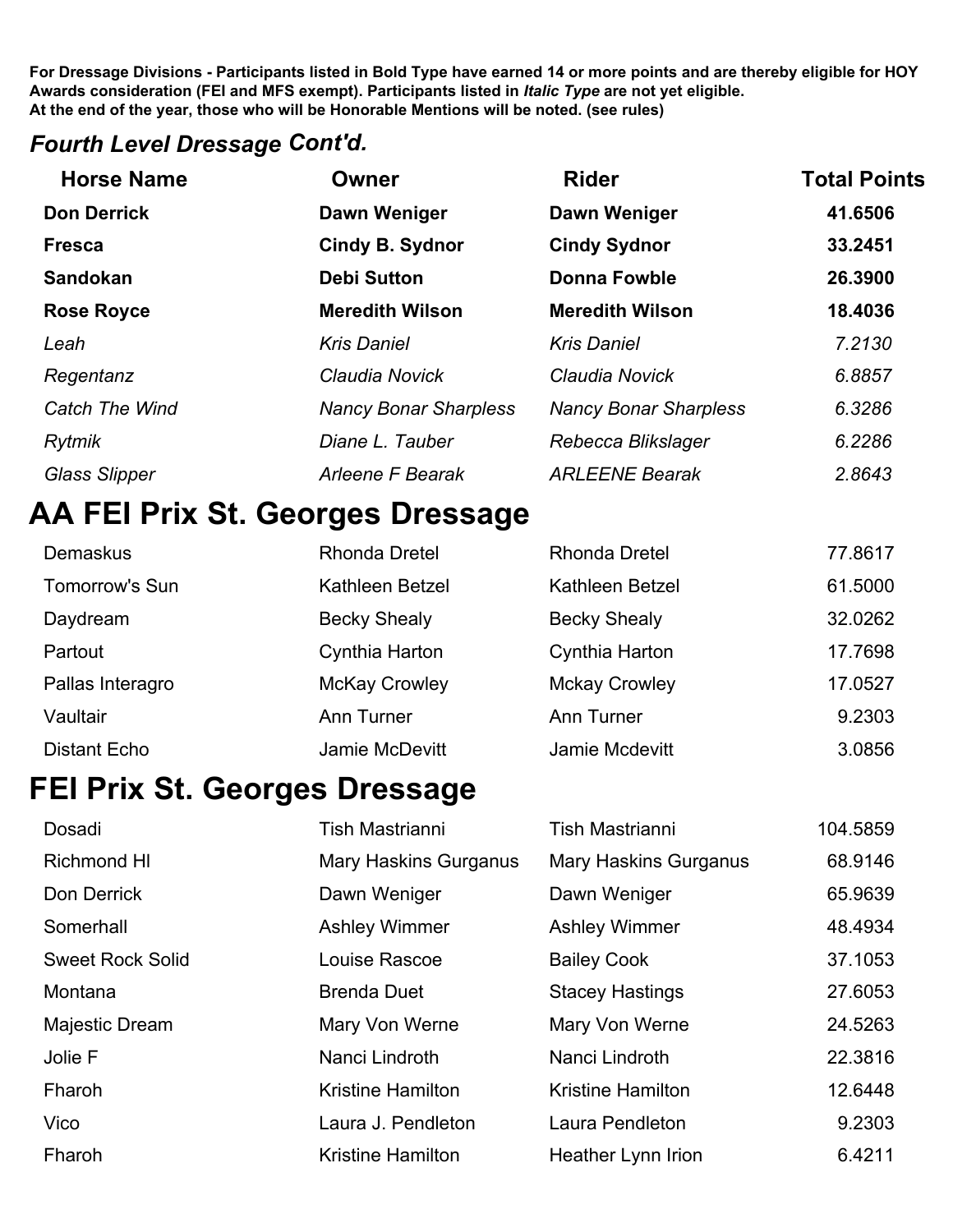| <b>Horse Name</b>                   | Owner                                 | <b>Rider</b>                 | <b>Total Points</b> |
|-------------------------------------|---------------------------------------|------------------------------|---------------------|
|                                     | <b>AA FEI Intermediare I Dressage</b> |                              |                     |
| Ragtime V                           | Christina Robinson                    | Christina Robinson           | 68.3947             |
| Welfenstein                         | Pamela Silverman                      | Pamela Silverman             | 55.9472             |
| Demaskus                            | <b>Rhonda Dretel</b>                  | <b>Rhonda Dretel</b>         | 37.8356             |
| Daydream                            | <b>Becky Shealy</b>                   | <b>Becky Shealy</b>          | 37.0462             |
| Razzmatazz                          | <b>Tina Cook</b>                      | <b>Tina Cook</b>             | 6.3224              |
| <b>Fineas</b>                       | Ann Turner                            | Ann Turner                   | 5.8817              |
| Wallenstein                         | Amy Bresky                            | Amy Bresky                   | 3.6053              |
| <b>FEI Intermediare I Dressage</b>  |                                       |                              |                     |
| Doc Holliday                        | Anne Aloi                             | Anne Aloi                    | 90.8618             |
| <b>Richmond HI</b>                  | <b>Mary Haskins Gurganus</b>          | <b>Mary Haskins Gurganus</b> | 48.2301             |
| Somerhall                           | <b>Ashley Wimmer</b>                  | Ashley Wimmer                | 41.7960             |
| Franziskana                         | Ryan Eskridge                         | Ryan Eskridge                | 20.2764             |
| Louis Iv                            | Andrea H. Ruting                      | Andrea H. Ruting             | 19.0921             |
| Zonne Koning                        | Katie Poag                            | Katie Poag                   | 13.3750             |
| Windsor                             | Cindy B. Sydnor                       | Cindy Sydnor                 | 12.4079             |
| Onno                                | Cindy B. Sydnor                       | <b>Cindy Sydnor</b>          | 12.2105             |
| <b>FEI Intermediare II Dressage</b> |                                       |                              |                     |
| Razzmatazz                          | <b>Tina Cook</b>                      | <b>Tina Cook</b>             | 55.1184             |
| Welle                               | Jeanne Karver                         | Jeanne Karver                | 29.8817             |
| Wallenstein                         | Amy Bresky                            | Amy Bresky                   | 18.0657             |
| Welfenstein                         | Pamela Silverman                      | Pamela Silverman             | 17.1053             |
| Radetzky                            | Robin M. Brueckmann                   | Robin Brueckmann             | 15.4278             |
| Rondo Veneziano                     | <b>Vicki Kelley</b>                   | Vicki Kelley                 | 11.1448             |
| Zonne Koning                        | Katie Poag                            | Katie Poag                   | 6.5263              |
| <b>FEI Grand Prix Dressage</b>      |                                       |                              |                     |
| Veva Rose                           | Laurie Hutchinson                     | Laurie Hutchinson            | 73.3520             |

| Foreigner | <b>Bailey Cook</b> | <b>Bailey Cook</b> | 40.7659 |
|-----------|--------------------|--------------------|---------|
| Leopold   | Nan Pieroni        | Nan Pieroni        | 34.8563 |